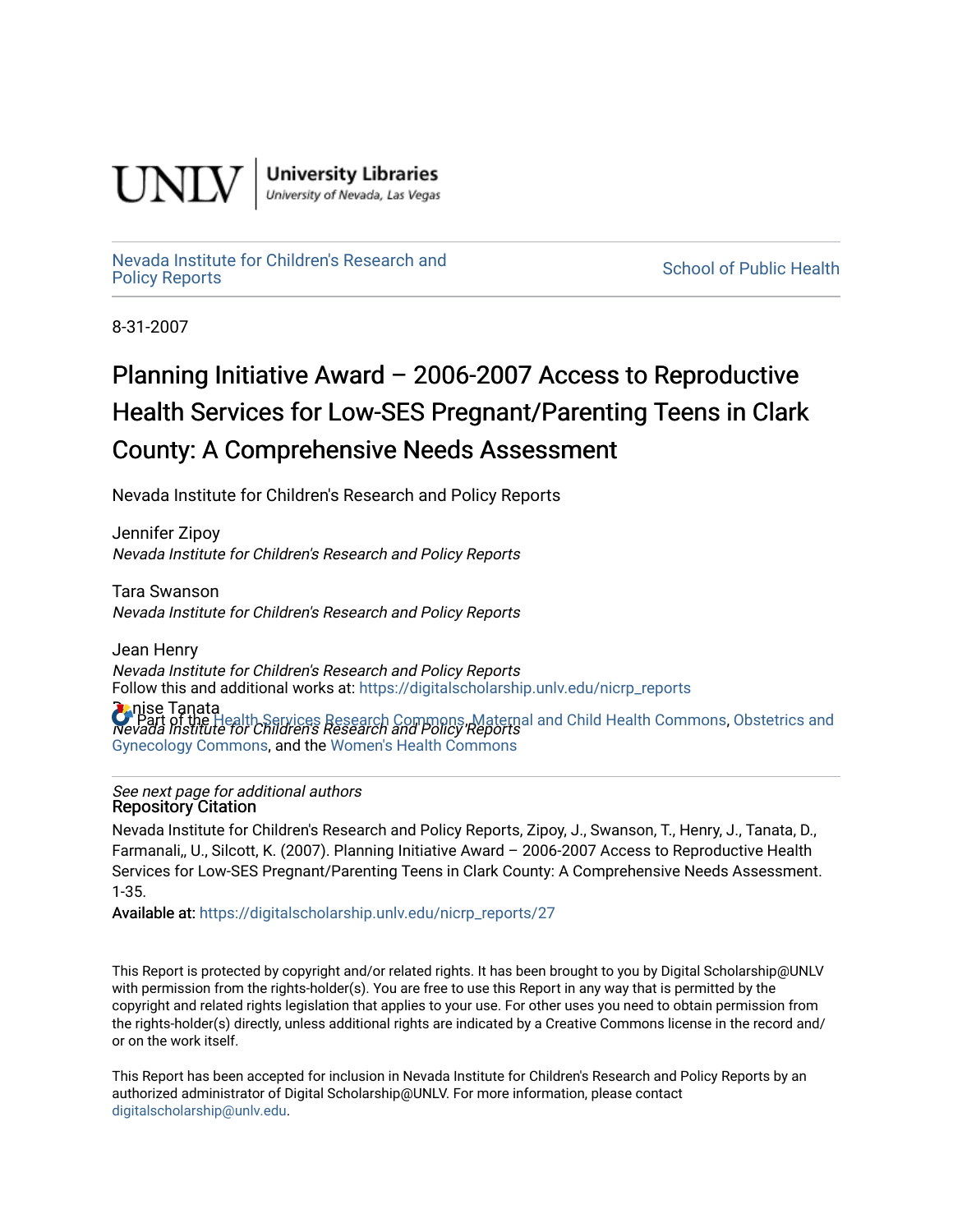#### Authors

Nevada Institute for Children's Research and Policy Reports; Jennifer Zipoy; Tara Swanson; Jean Henry; Denise Tanata; Uzma Farmanali,; and Karen Silcott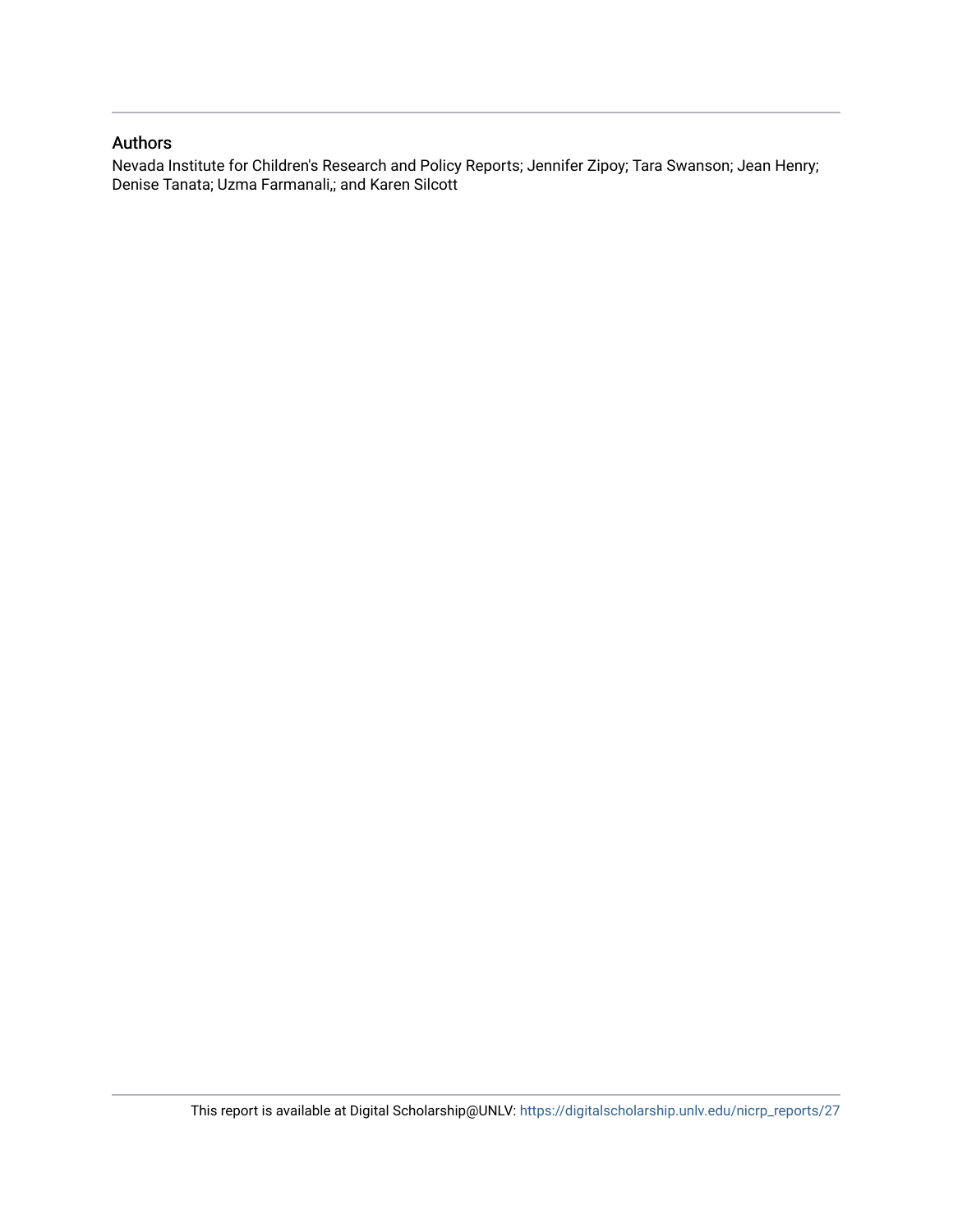

# **Planning Initiative Award – 2006-2007**

**Access to Reproductive Health Services for Low-SES** 

# **Pregnant/Parenting Teens in Clark County:**

# **A Comprehensive Needs Assessment**

# **August 31, 2007**

Jennifer Zipoy, M.A., Director of Research, NICRP Tara Swanson, M.A., Research Analyst, NICRP Jean Henry, Ph.D., Center for Health Promotion Denise Tanata, J.D., Executive Director, NICRP Uzma Farmanali, Research Assistant Karen Silcott, Research Assistant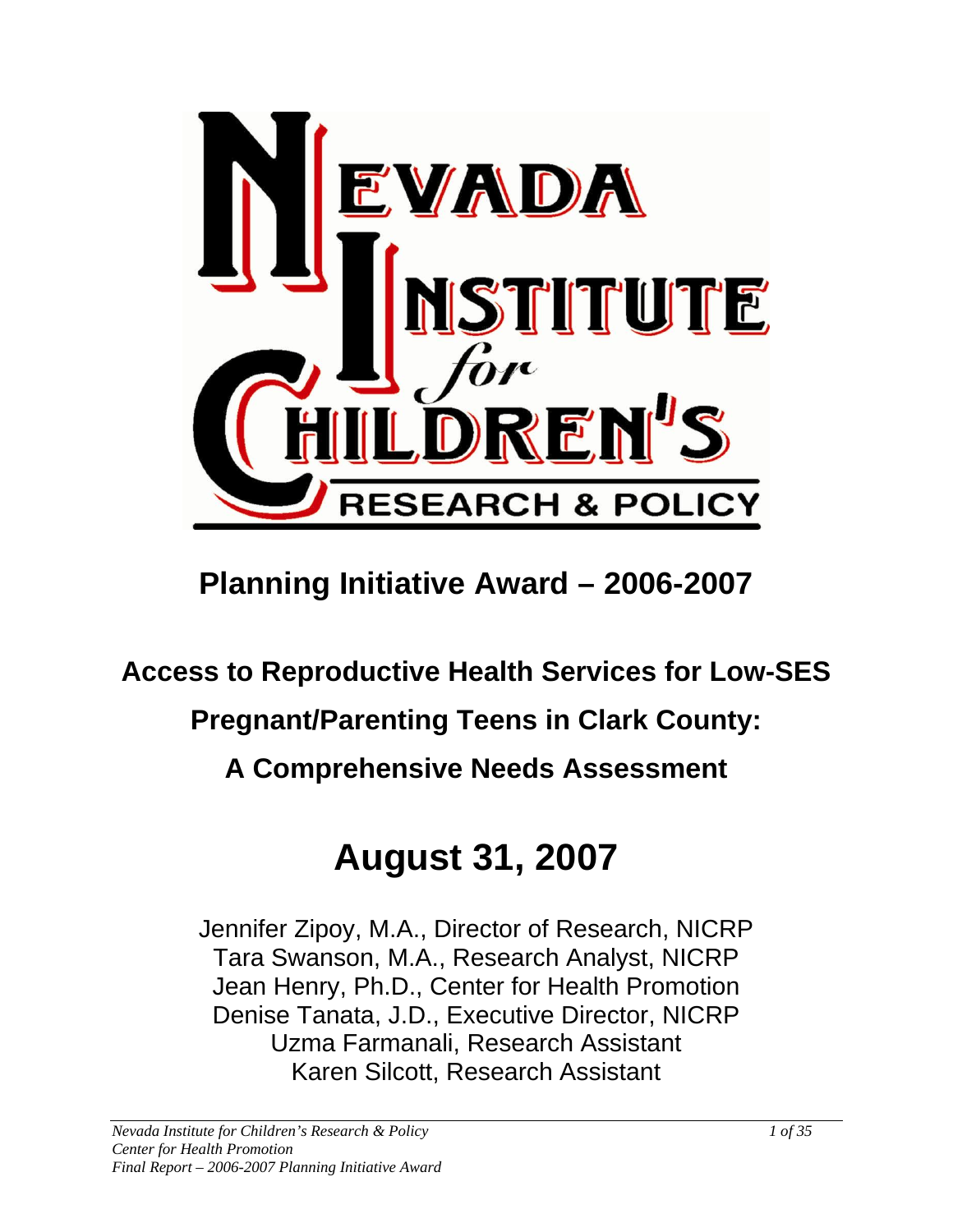#### **Introduction**

The Planning Initiative Award (PIA) project was a collaborative effort between the Nevada Institute for Children's Research and Policy (NICRP) and the Center for Health Promotion (CHP)/Department of Health Promotion, research centers in the School of Public Health. The purpose of the project was to conduct an assessment of the access to reproductive health services among lower SES pregnant and parenting teens in the Las Vegas Valley. The project was designed to identify gaps in existing services and assist researchers in developing communication networks between community members, providers, educators, and policymakers. The data collected during the project period has great potential to make an impact on the health outcomes of low-income teen mothers and their babies through the information and development of new opportunities for pregnant and parenting teens to access health services.

This document serves as the final report for this 2006-2007 Planning Initiative Award project. An extension was granted for submission of this final report, due to unanticipated delays in completing aspects of the project that were outside of the control of the researchers. These delays are noted in the section entitled "Description of the Project."

# **Significance of the Project**

Many teenage mothers come from socially and/or economically disadvantaged backgrounds. Compared to teens from higher income families, poor and low-income teens are somewhat more likely to be sexually active and somewhat less likely to use contraceptives or to use contraception successfully. African-American and Hispanic teens continue to be at a disproportionate risk for unintended pregnancies and STD infections as compared to white teens. In Nevada, the Hispanic teen birth rate is 62.39 per 1,000 females, almost three times of that for whites; the African-American birth rate is 52.41 per 1,000 females (Nevada State Health Division). Teenage mothers are much less likely than older women to receive timely prenatal care. As a result of these and other factors, babies born to teenagers are more likely to be preterm and of low birth weight and are at greater risk of serious and long-term illness, of developmental delays, and of dying in the first year of life compared to infants of older mothers. In addition,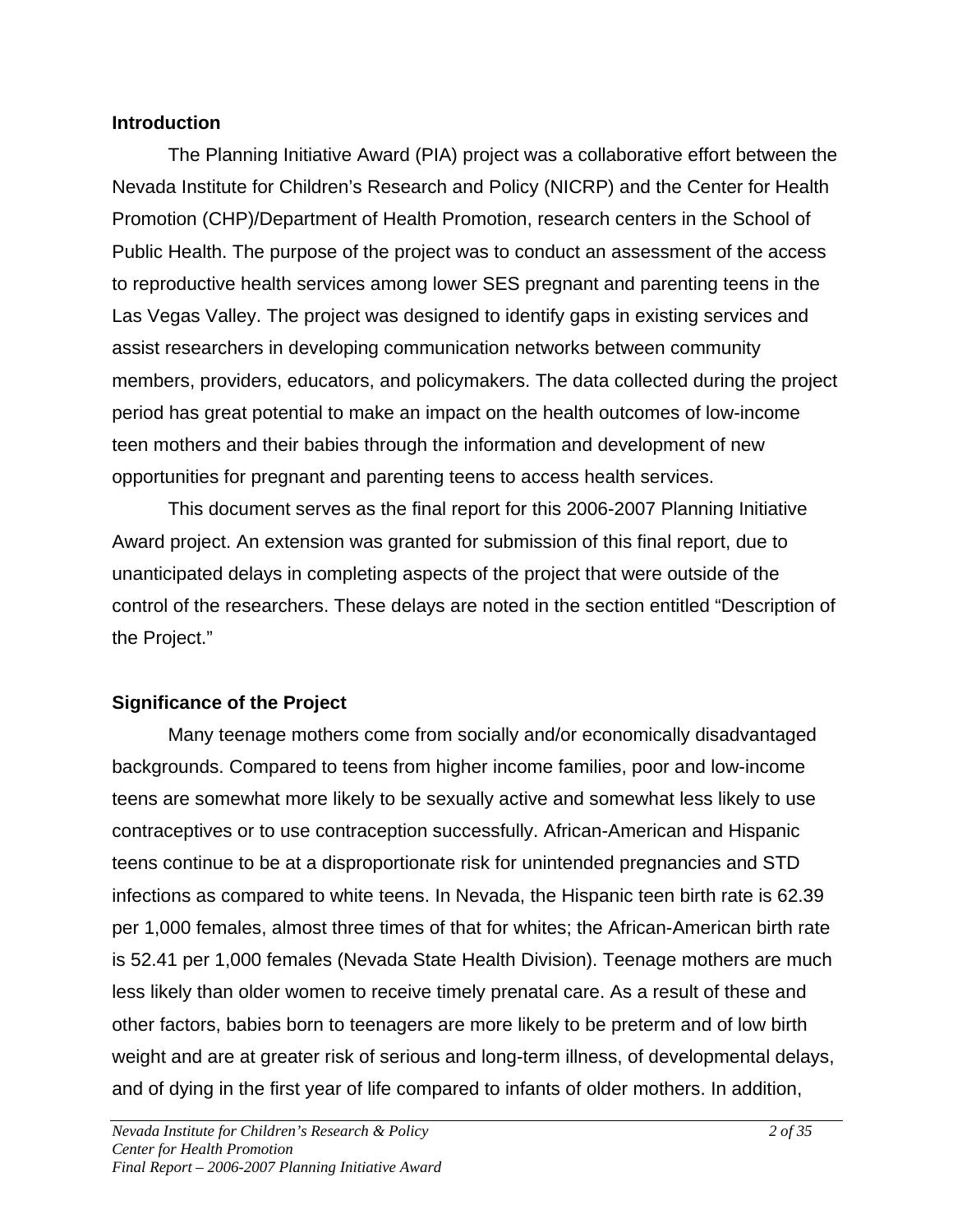reproductive health service needs for adolescents are unique due to the potential longterm consequences, which can result in poorer health outcomes as teens mature into adulthood. Accessing better health care through improved coordination of existing services for teen mothers will reduce the numbers of low birthweight babies born in Nevada and increase the number of teen mothers receiving quality prenatal care. The information gathered in the study will be invaluable to community health care providers, school nurses and health educators, as it will assist in developing appropriate prevention and intervention programs for teen mothers and teen fathers. Further, it can assist teachers and school administrators to find ways of keeping teen mothers in school, thereby reducing the dropout rate in the school district. Ultimately, the information gathered from this project can not only contribute to the improved health of teen mothers and their babies in Nevada, but it may also help to reduce the teen pregnancy rate in Clark County.

# **Description of the Project**

The project began in Summer 2006 with the writing of the research plan and the development of initial drafts of the IRB documents. In Fall 2006, the Graduate Assistant (GA) began work on the resource manual, *Guide to a Successful Pregnancy: A Resource Manual for Pregnant and Parenting Young Women in Las Vegas*. Efforts began, with meetings and conversations, to establish working partnerships with various community agencies that could provide access to pregnant and parenting teens for this research project.

The community agencies who participated in this project included the Nevada Health Centers and the Area Health Education Center of Southern Nevada. The aspects of the project with which they were involved include:

• *Nevada Health Centers (NVHC) Special Supplemental Nutrition Program for Women, Infants, and Children (WIC) offices/clinics* – assisted with recruitment of participants by posting flyers and announcing the research to eligible participants; assisting participants with the completion of forms provided by NICRP, and providing appropriate space for conducting confidential interviews with participants. There were seven WIC offices participating in the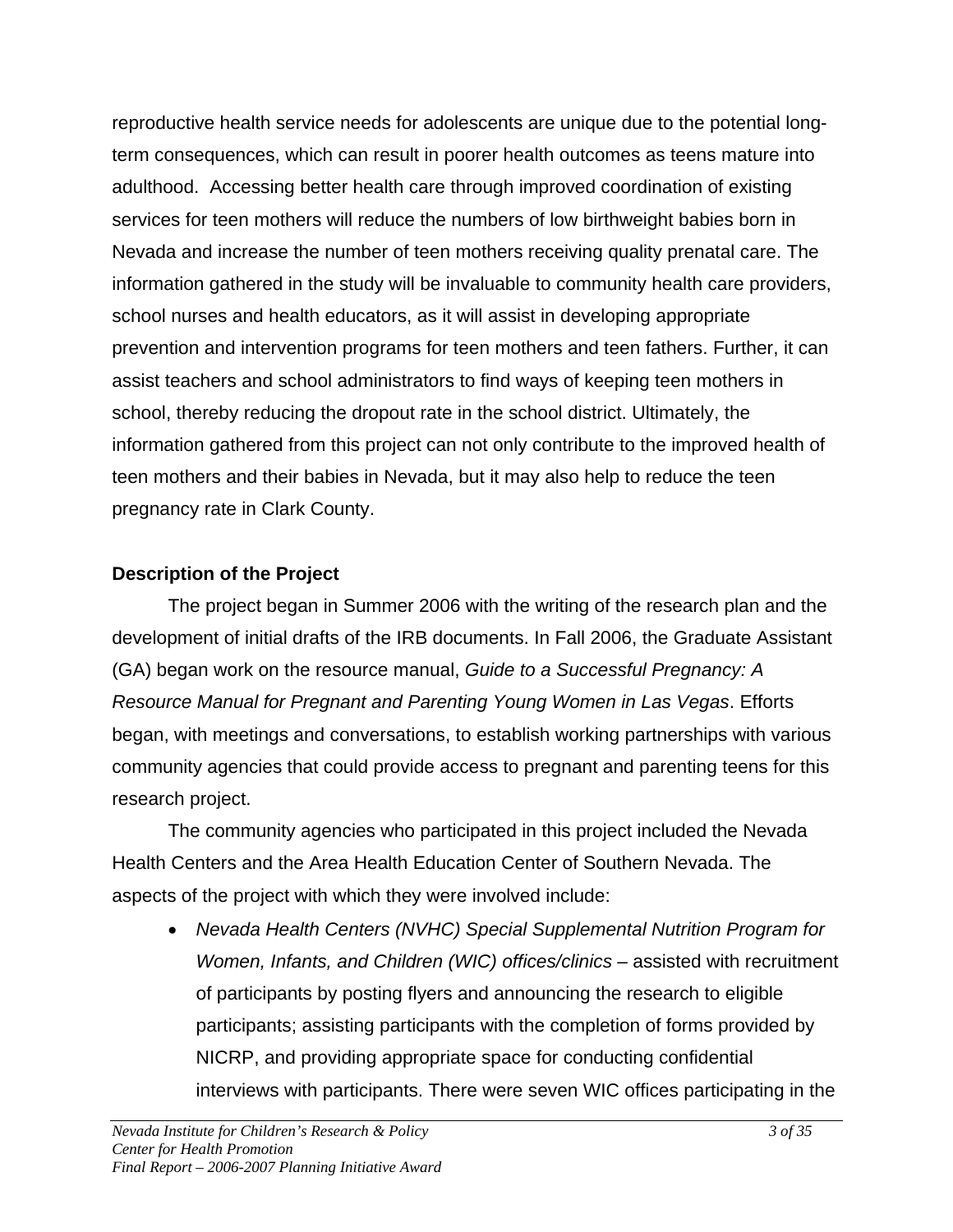project, although due to limited populations of teen mothers receiving services at one clinic, participants were recruited from six of the seven clinics only.

• *Area Health Education Centers (AHEC)* – facilitated access to WIC (Women, Infants, and Children) clinics, translated the all project materials into Spanish, and conducted Spanish-language interviews with participants.

Establishing the final work agreements with the community agencies offered a number of challenges – some that delayed the process of initiating the actual research portion of the project. However, learning from this process contributed significantly to one of the originally stated goals of the project – to enhance productive communication and collaboration, both within UNLV and with the Las Vegas community. In the fall, work also began on development of the survey instrument and other project materials as well as the resource manual. A draft of the survey was written and finalized by the research team. Draft documents for obtaining IRB approval were also written. In addition, all telephone scripts, instruction sheets for the WIC clinics and AHEC, and research protocols as well as all posters, recruitment flyers and forms were created and translated into Spanish.

In Spring 2007, the final draft of the survey was developed and the resource manual completed. The final details and arrangements for recruiting and interviewing participants, including access to WIC clinics for on-site interviews, were worked out with AHEC and WIC. An interviewer training session was designed and conducted by the researchers to ensure consistency in data collection. All interviewers were required to complete the CITIprogram.org course in human subjects protections before conducting interviews. Also in the spring, the IRB package was completed and submitted. Due to a variety of challenges in the IRB approval process, completion of this step took much longer than was anticipated; thus significantly delaying the initiation of the data collection stage.

Once final IRB approval was granted, interviews were scheduled and began in May. Appropriate informed consent documentation was obtained for all participants. Thirty-seven interviews were conducted with girls recruited through the WIC Clinics, by phone or face-to-face, in May, June, and July. Of those 37 interviews, nine were conducted in Spanish. Telephone interviews were conducted by NICRP and AHEC, with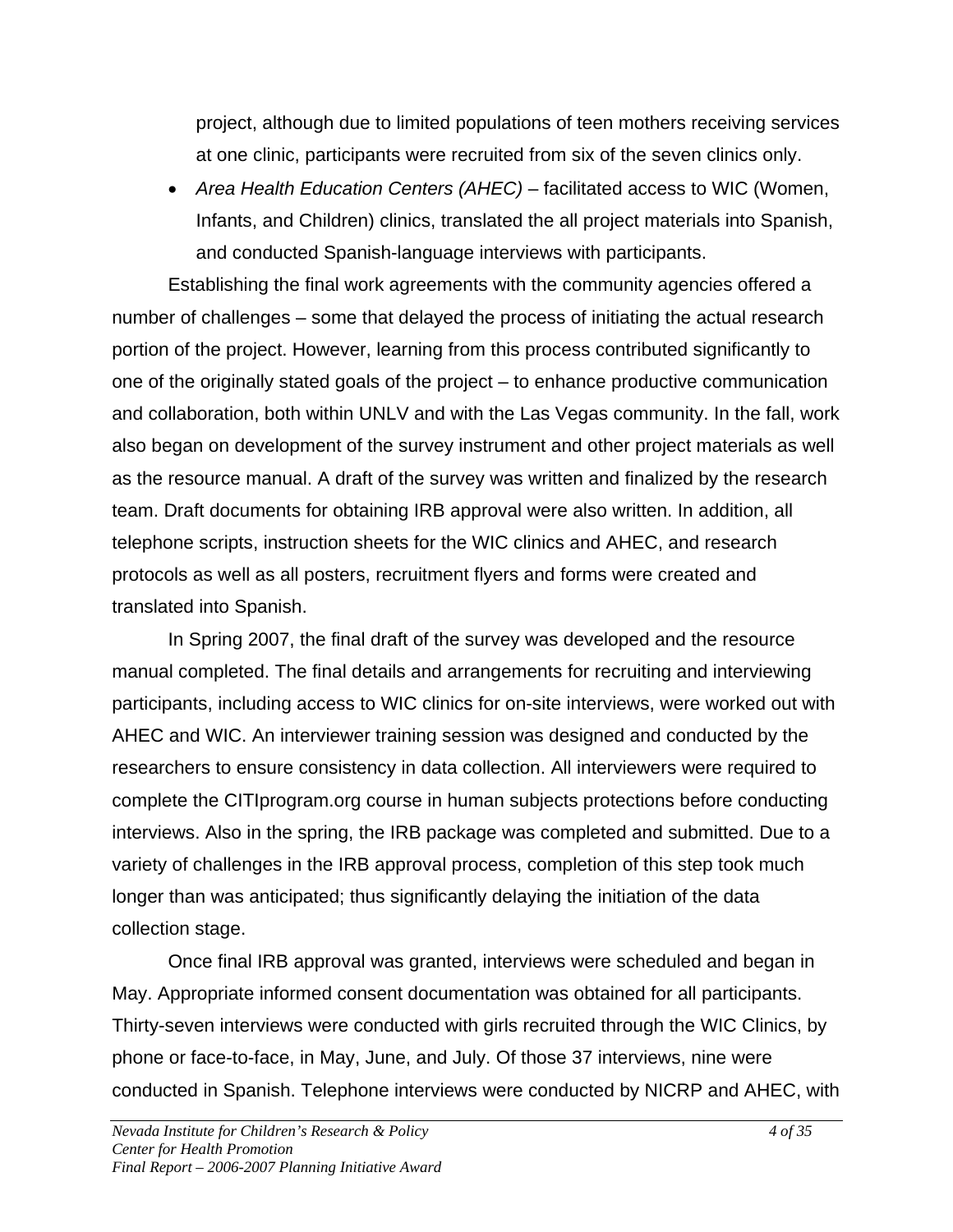NICRP conducting interviews in English and AHEC conducting interviews in Spanish. For both sets of interviewers, several of the phone numbers provided by the girls at the time of recruitment were no longer in service at the time of the call or the researchers were unable to reach a person, despite repeated messages. Face to face interviews were conducted by CHP and NICRP in private rooms at two of the WIC clinics. Face to face interviews were conducted exclusively in English. The research team recognizes that this sample is limited in size and is not representative of the entire population of pregnant teens in Las Vegas.

Once data collection was complete, participants names were entered into a drawing for a \$100 Wal-Mart gift card. NICRP staff was able to get one gift card donated, and purchased an additional six gift cards, for a total of seven \$100 gift cards that were given away to participants. Names were drawn randomly. Winners were contacted by phone and the gift card was mailed. In addition, NICRP provided the WIC clinic who recruited the highest number of participants with a \$60 gift card to Domino's Pizza for an office staff pizza party as a reward.

Data from the interviews was recorded onto the survey form and entered into an SPSS database for analysis. Initial data analysis was conducted in July and August. Some preliminary results are reported in the "Results" section, below. The data will continue to be analyzed further in order to gain the greatest possible applied benefit from the research. Research questions for future analysis are noted in the appropriate sections under "Assessment."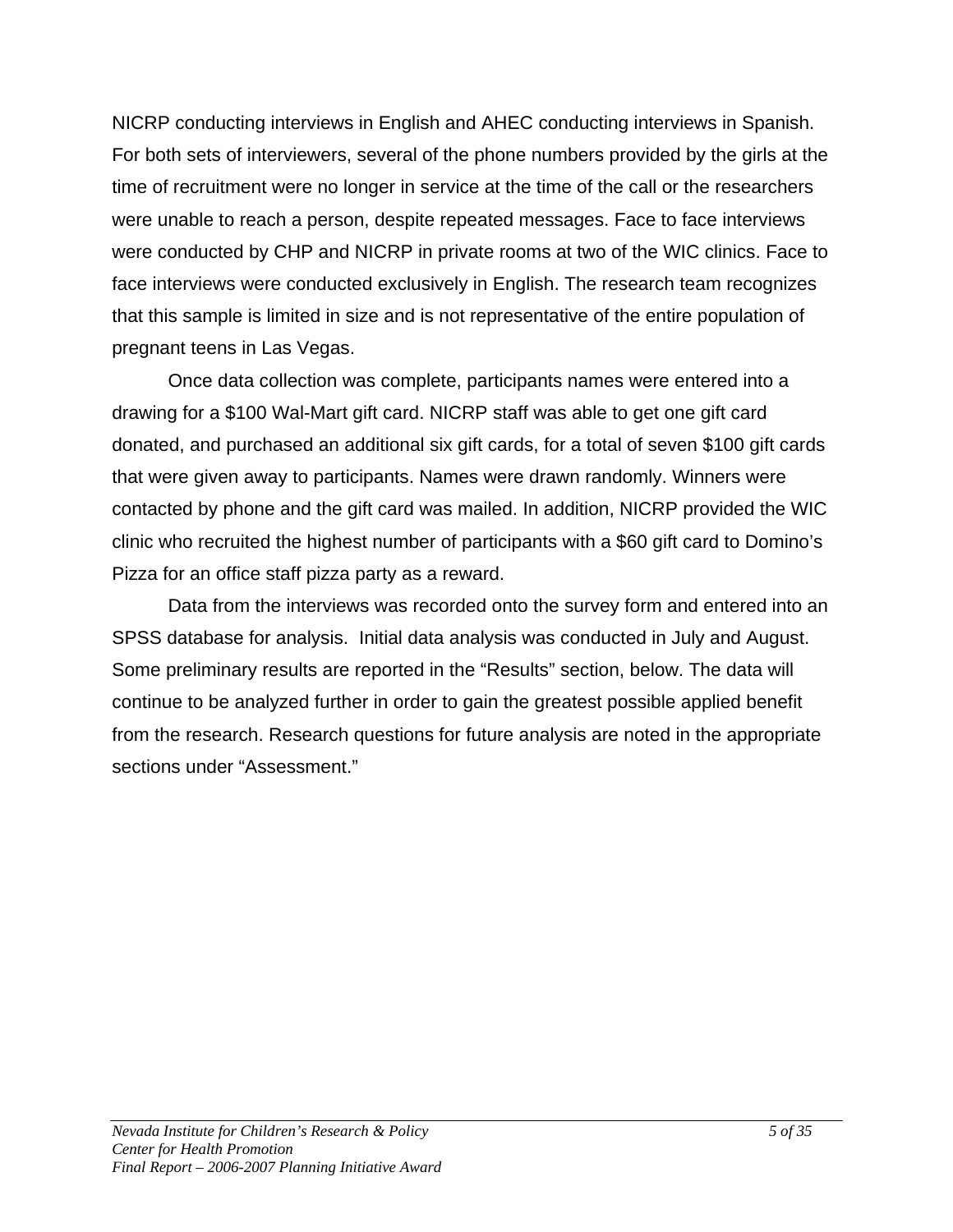#### **Results**

Descriptive statistics are presented in the following section. Thirty-seven teen mothers participated in the survey, however not all thirty-seven women answered all questions. The total counts of respondents for each question are presented in the table. In addition, all results are presented in percentages.

# *Demographics of the Sample*

Participants ranged in age from 14 to 20 years of age, and the average age was 17.7 years. The race and ethnicity of participants indicate that a majority of participants identified themselves as White, other and Hispanic. A small number of participants represented the race categories of Native Hawaiian and African American. The participant's race and ethnicity were recorded separately on the data tool in an effort to be consistent with methods used by the federal government. The participant was first asked to identify a race (White, Black, Asian, Native American/Pacific Islander, Other), and then a separate question asked whether or not she identified her ethnicity as Hispanic or Latino. Because of the way the questions are asked, many of the women in the "Other" race category were those women who did not select a race, but identified their ethnicity as Hispanic.

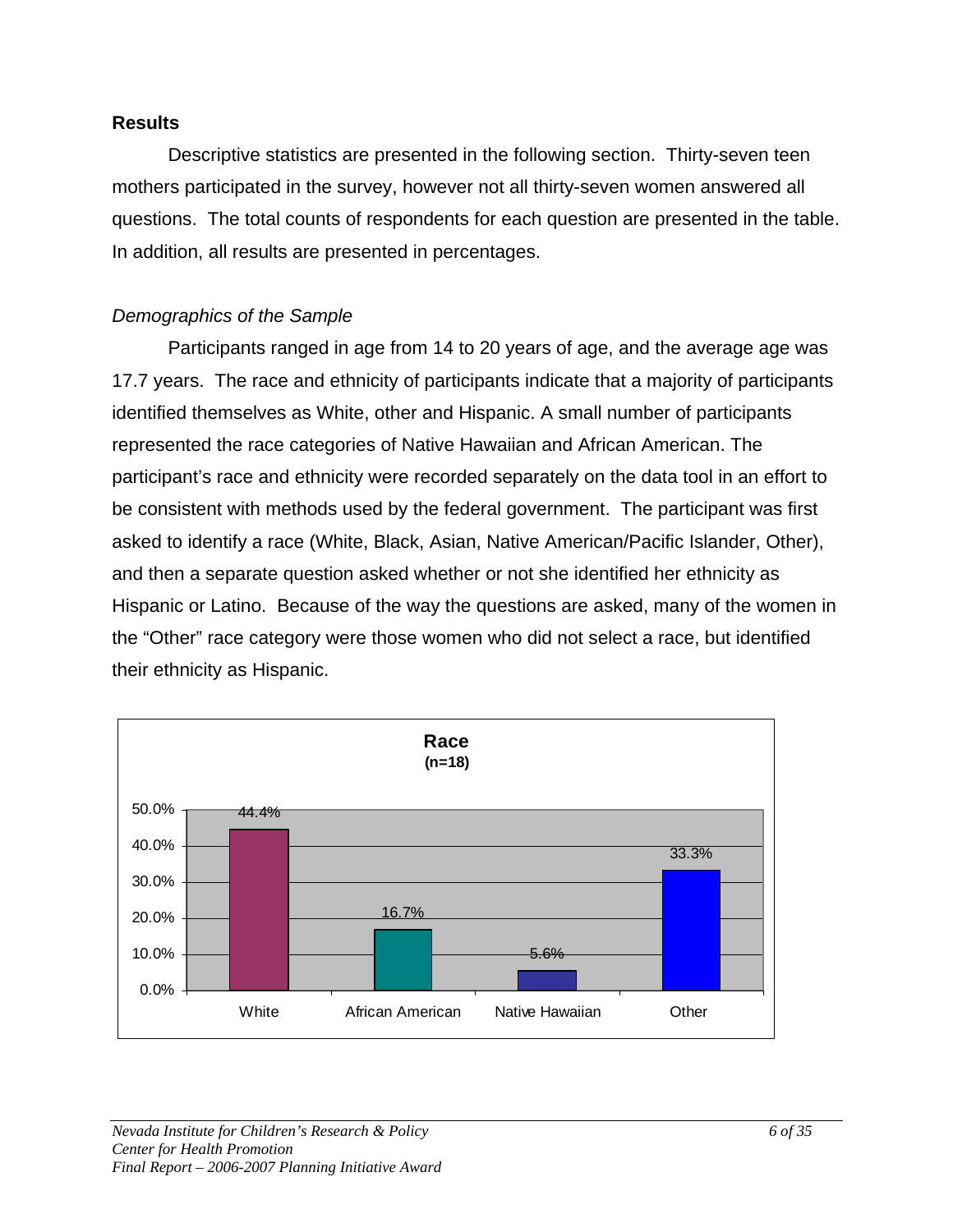

A considerable number stated that they had reliable forms of transportation. Specific examples mentioned included their parents or boyfriends vehicles.



*Partners of Teen Mothers* 

When asked about the fathers of their children, nearly all participants reported knowing who the father was.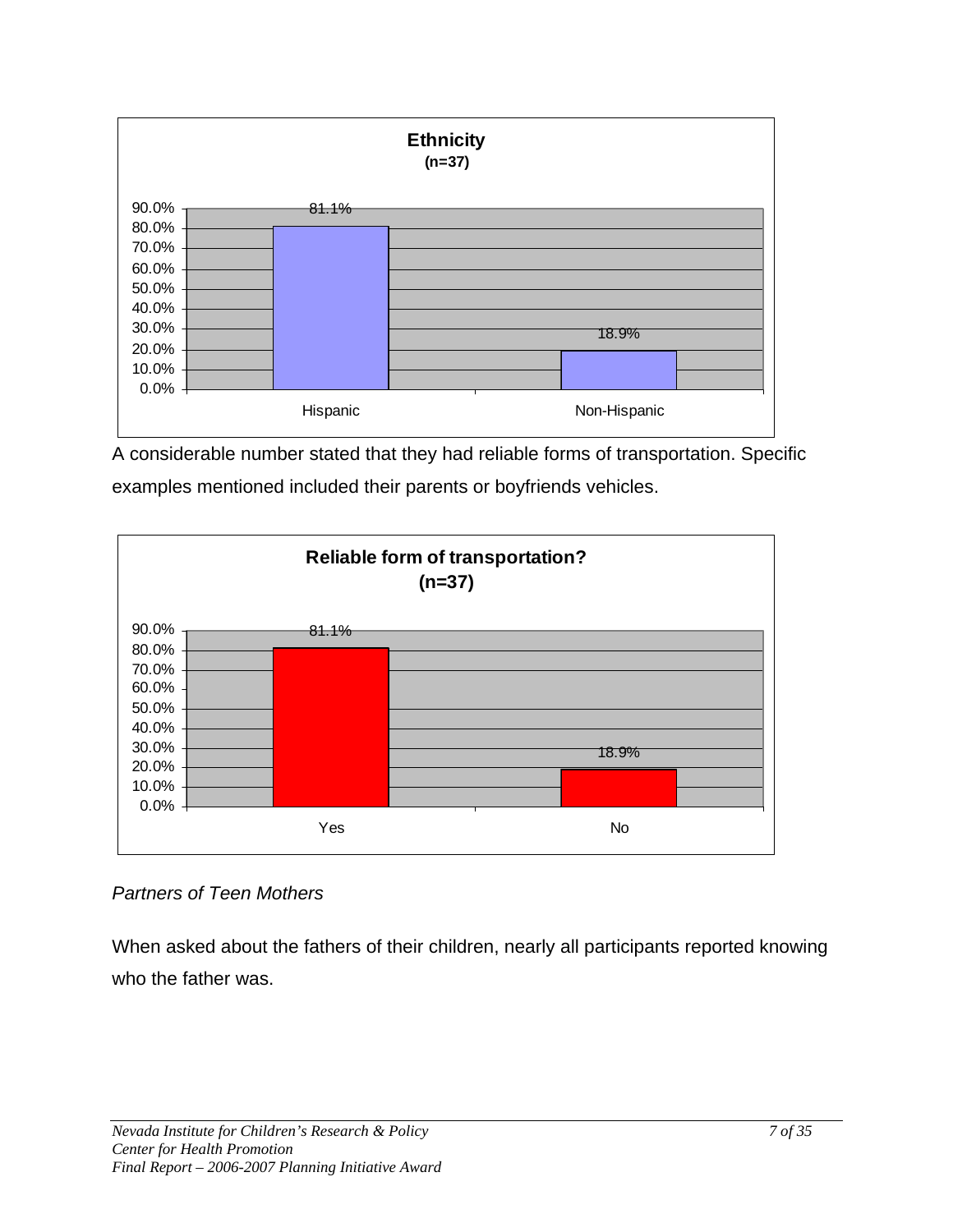

Nearly all the teen mothers stated that the father was their current boyfriend.



The majority of the women who respondent to this question identified the father's race as Other or White and 83% of those as Hispanic ethnicity. The participants were asked about the father's race and ethnicity separately in an effort to be consistent with methods used by the federal government. The participant was first asked to identify the father's race (White, Black, Asian, Native American/Pacific Islander, Other), and then a separate question asks whether or not the father's ethnicity was Hispanic or Latino. Because of the way the questions are asked, many of the cases in the "Other" race category were those cases where a race was not reported but the ethnicity was reported as Hispanic.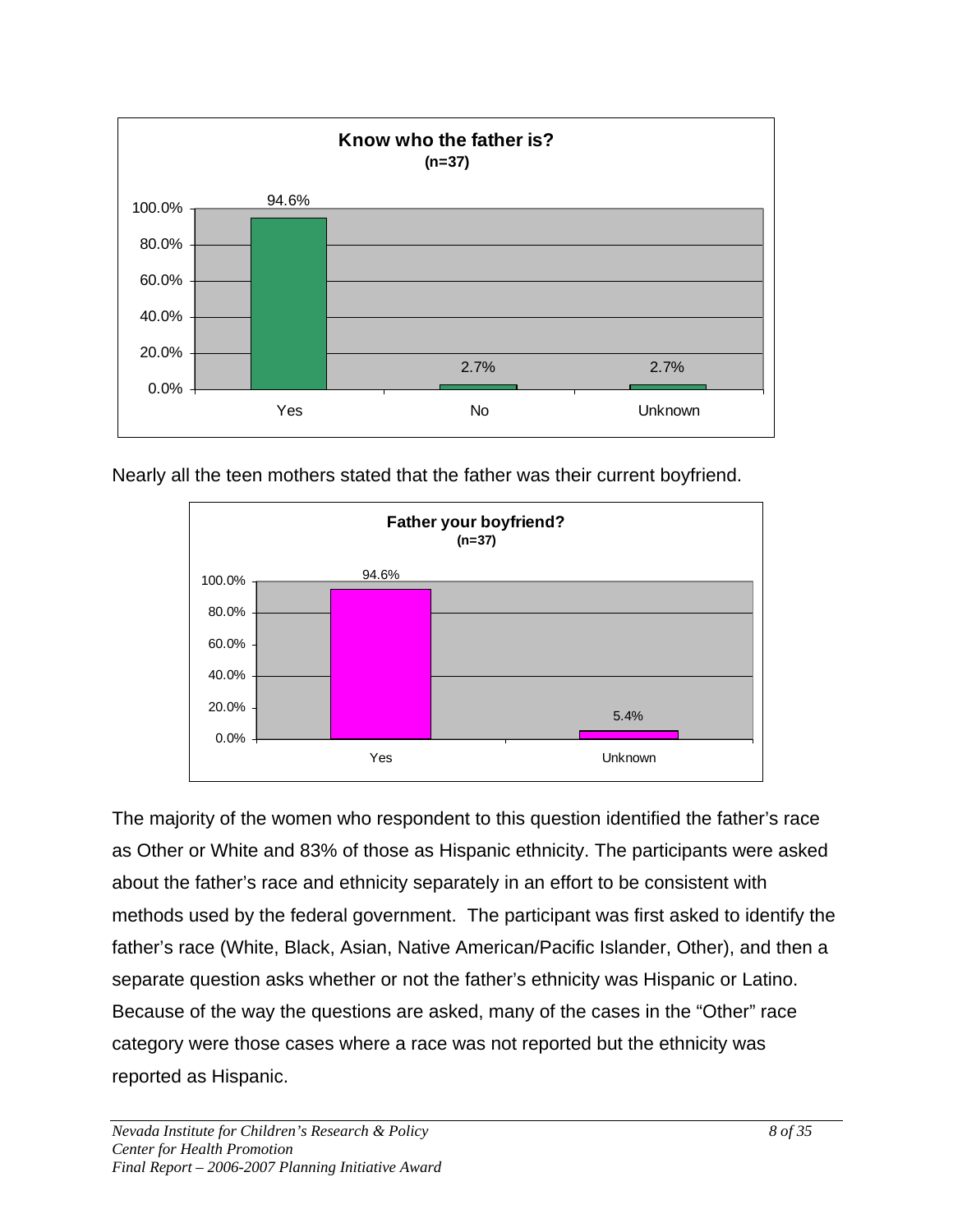

The father's average age was 20 years old, with youngest being 15 and the oldest being 32.

| <b>Father's Age</b> | $n = 37$ |
|---------------------|----------|
|                     | (Years)  |
| Minimum             | 15       |
| Maximum             | 32       |
| Average Age         | 20       |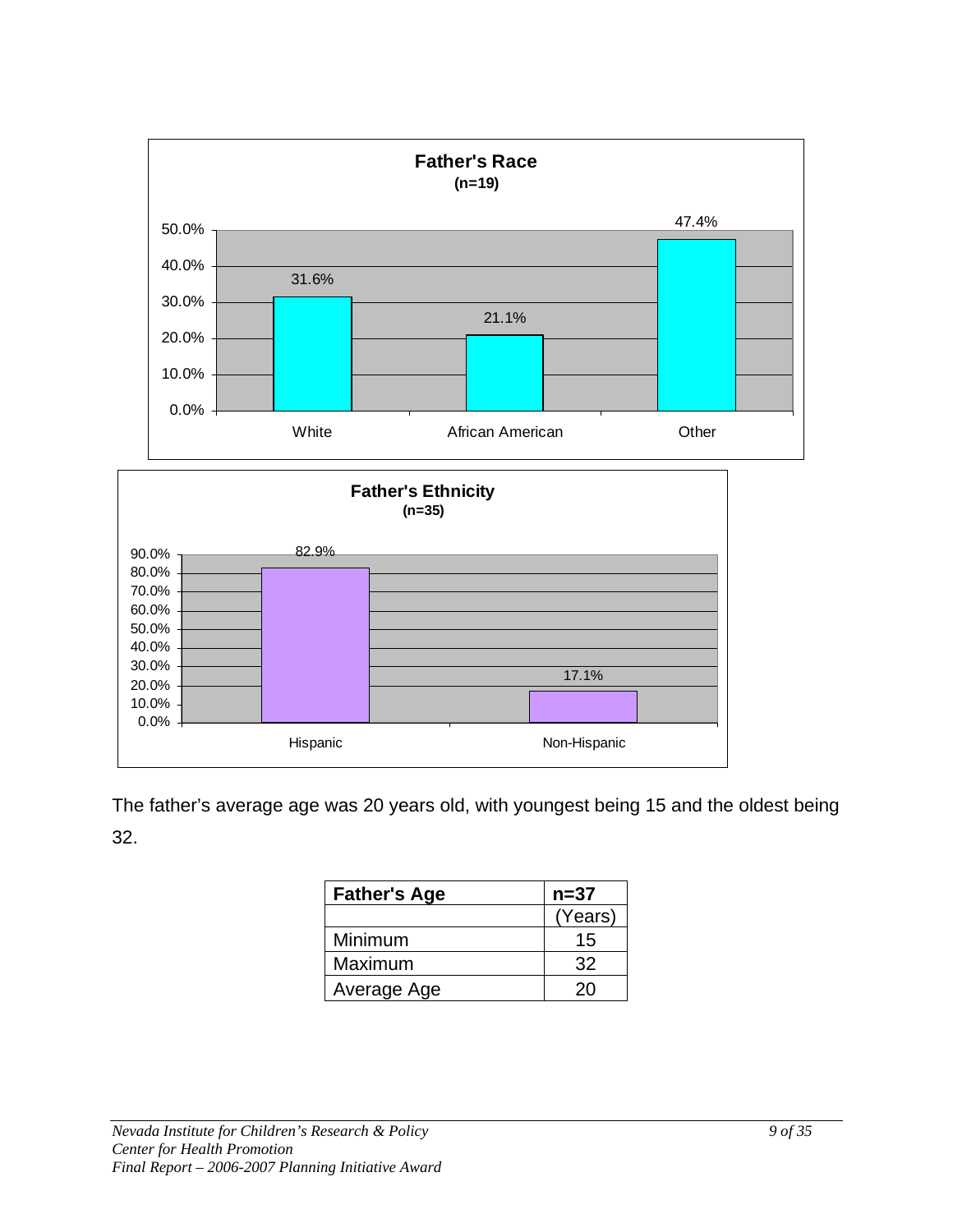#### *Age Differences between Teen Mothers and their Partners*

The age difference between the mothers and their partners ranged between zero and 14 years, with an average of 2.7 years. Most frequently there was a three year difference between the mother and the father, and most often the mother was the younger of the two. Additionally, 37.1% of mothers interviewed were under age 18 while only 22.9% of the fathers were under age 18. The table below illustrates the age combinations of mothers and fathers in this study. As you can see, most frequently both the mother and the father were over 18 years of age (60%).



Dropping out of school is a common problem for teen mothers. For the purposes of this sample, the majority of respondents were 18 or over and not necessarily attending school. Nearly three quarters of respondents said that they did not attend school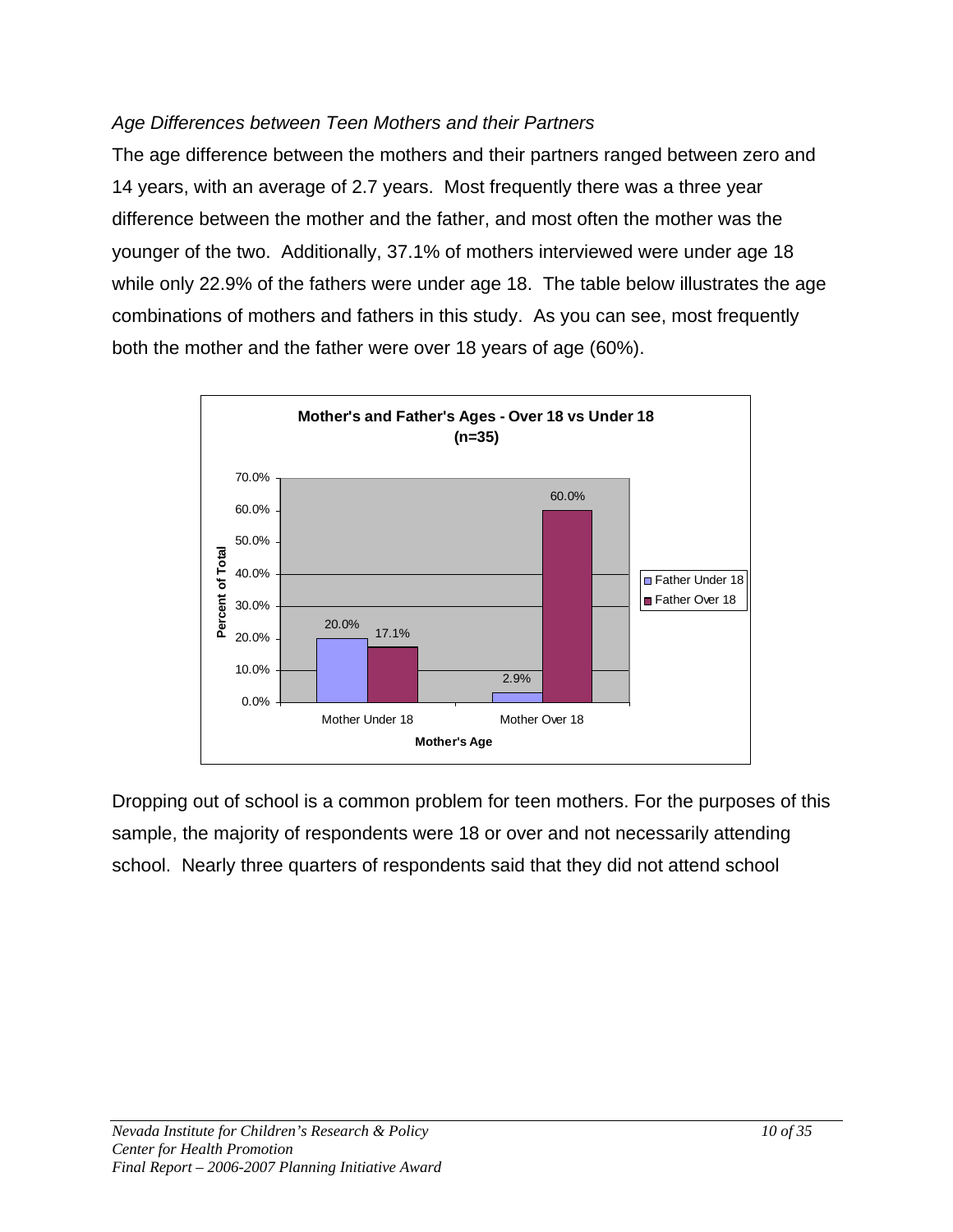

In addition, more than three quarters of the fathers did not attend school either, likely due to the fact that the majority of respondents were 18 or over and not necessarily attending school.



For those parents who are under age 18 and should be attending school, 50% of teen mothers reported attending school and 37.5% reported that the teen fathers (under 18 years) also attended school.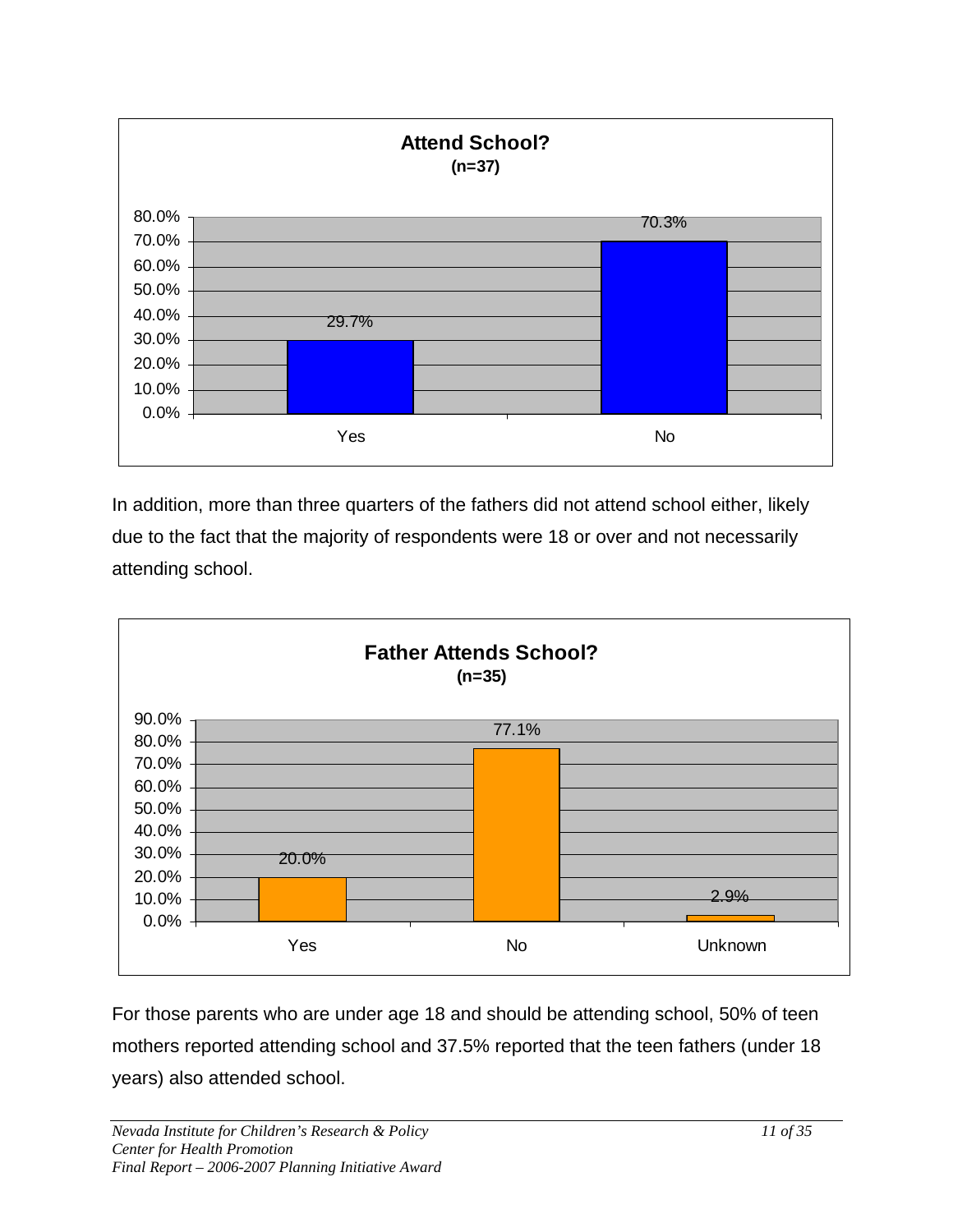# *Current Pregnancy*

Almost half of the participants stated that they were not currently pregnant since the baby was already born at the time of the interview.



When asked if they considered other options such as adoption or termination some said no, but for almost half of the respondents no answer was recorded.

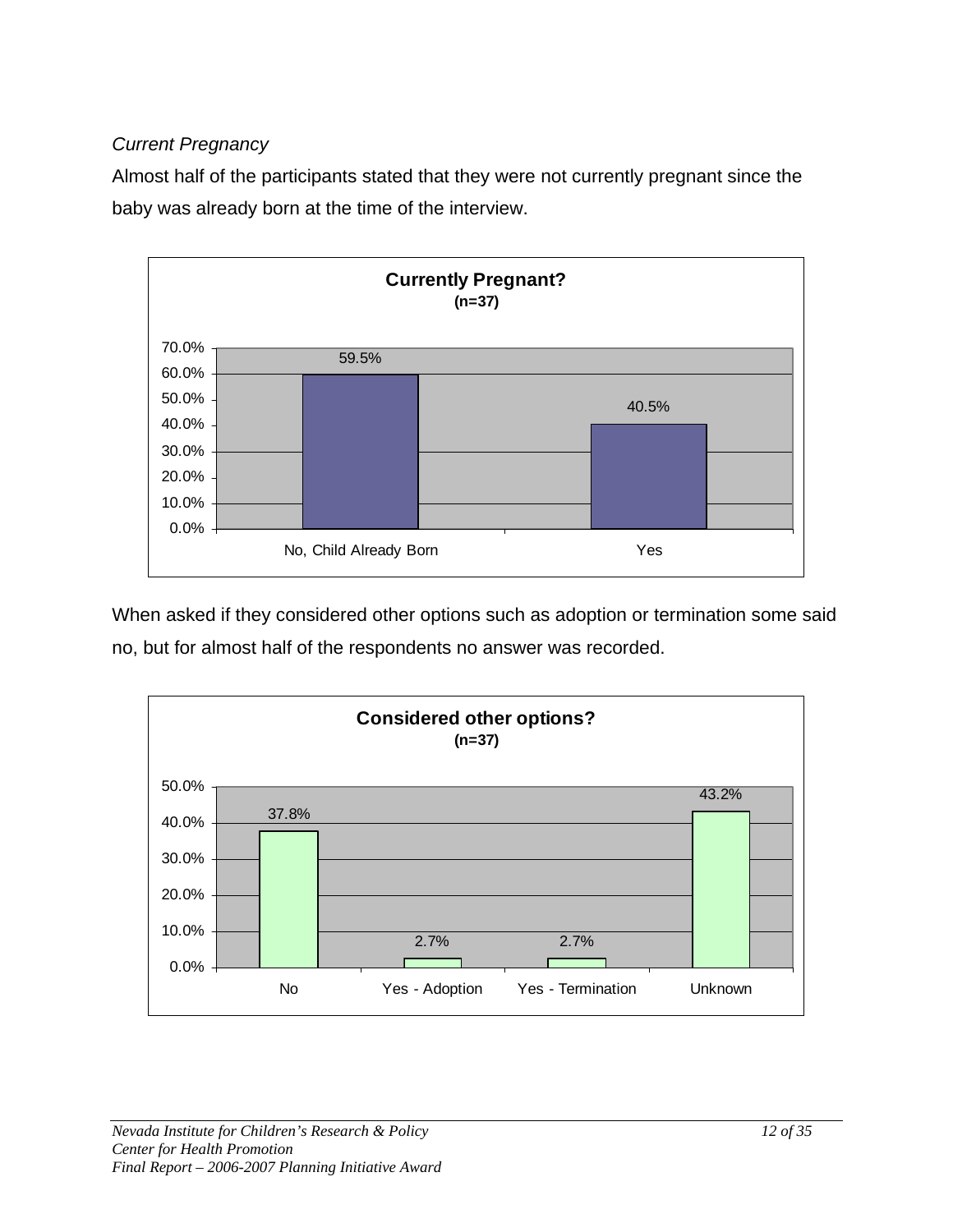Of the participants currently pregnant 70% stated that they were receiving prenatal care with eight being the average number of visits to the clinic. It may have been difficult for some participants to recall the number of visits, as the maximum number shared (30) seems very high for a healthy pregnancy.



|     | Number of Prenatal Visits   (n=12) |         |  |
|-----|------------------------------------|---------|--|
| Min | Max                                | Average |  |
|     | 30                                 | 8.3     |  |

More than three quarters of the respondents stated that they did not have other children.

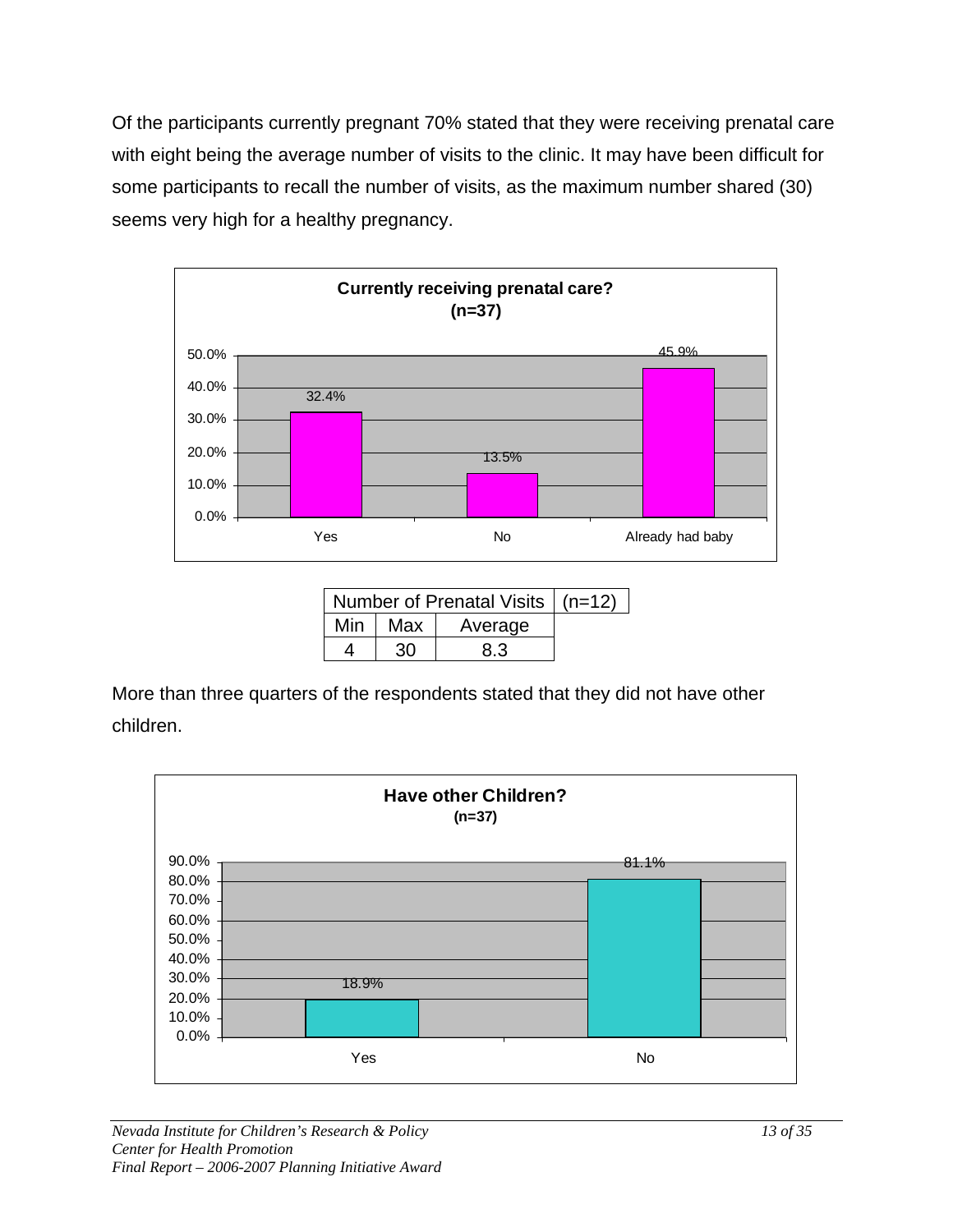The teen mothers were asked a list of questions regarding their pregnancy. The following list represents their responses.

- 54.1% of participants had family members that were teen parents
- 67.6% of participants reported having friends that were teen parents
- 24.3% of participants planned their pregnancy
- 8.1% were using birth control when they got pregnant
- 80.6% reported that the father was supportive of the pregnancy

The majority (75%) of teen mothers said that the father was involved during the pregnancy. When asked how the father was involved there were three frequent responses, the most common was being supportive. Half of them stated the father went with them to prenatal related appointments and helped them financially.

Other information included:

- 94.6% of teen mothers stated that their parents were supportive of the pregnancy
- 72.2% reported that their parents are involved in the pregnancy
- 64.9% reported that they have insurance
- 64.9% reported that they have medical care/OBGYN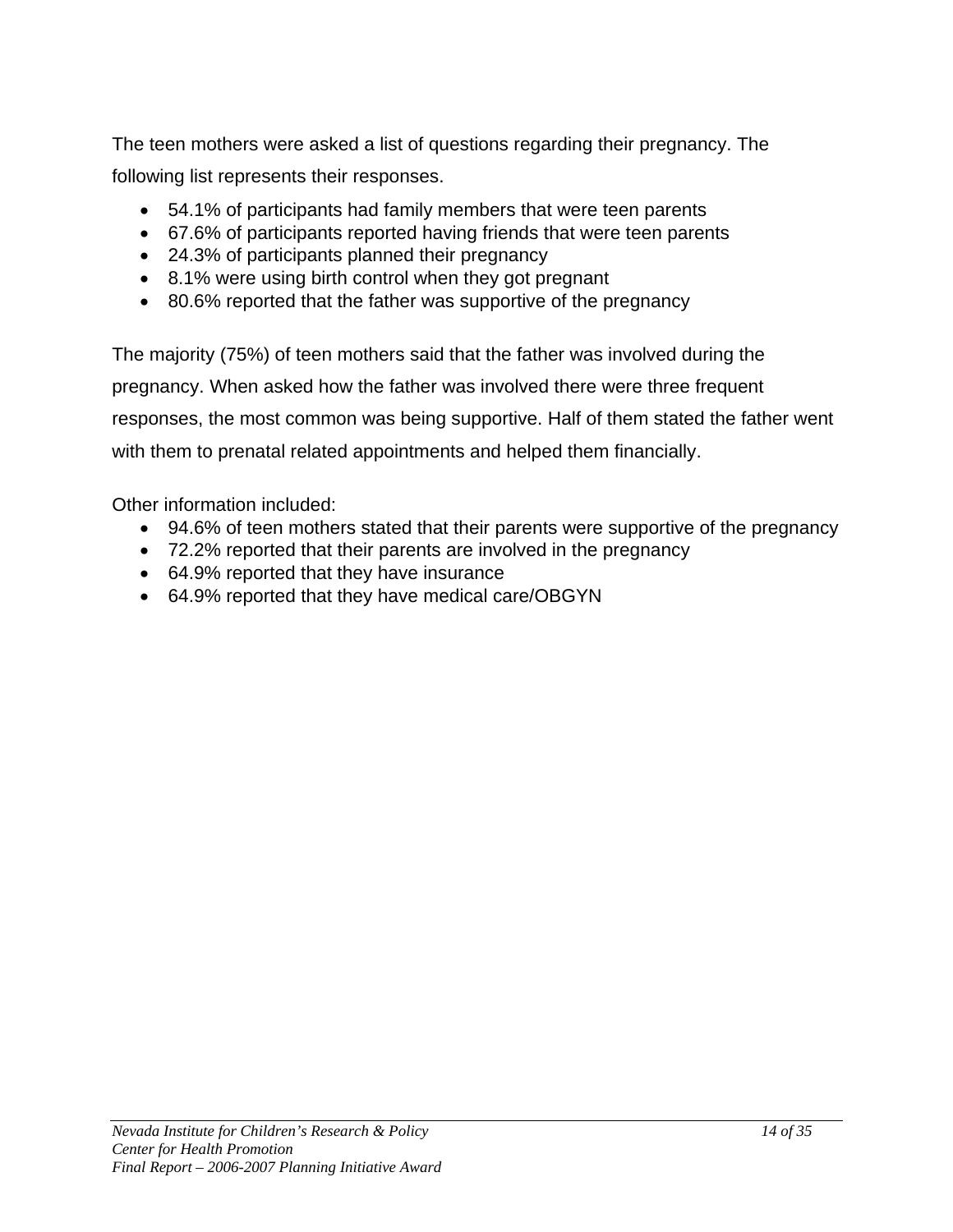#### *Services Accessed & Measures of Satisfaction*

The subsequent section of questions assessed the local services used by the teen mothers during their pregnancies and their satisfaction with those services.

| Services Used*                    |       | % Satisfied with Services** |                       |
|-----------------------------------|-------|-----------------------------|-----------------------|
|                                   |       | <b>Satisfied</b>            | <b>Very Satisfied</b> |
| <b>Planned Parenthood</b>         | 13.5% | 8.1%                        | 5.4%                  |
| <b>Termination Clinics</b>        | 5.4 % | 2.7%                        | 0.0%                  |
| <b>Adoption Agencies</b>          | 0.0%  | 0.0%                        | 0.0%                  |
|                                   |       |                             |                       |
| <b>WIC</b>                        | 91.9% | 45.9%                       | 43.2%                 |
| <b>Medicaid</b>                   | 64.9% | 29.7%                       | 24.3%                 |
| <b>Food Stamps</b>                | 16.2% | 10.8%                       | 2.7%                  |
| <b>TANF</b>                       | 5.4%  | 5.4%                        | 0.0%                  |
|                                   |       |                             |                       |
| <b>Baby Steps (UMC)</b>           | 16.2% | 8.1%                        | 2.7%                  |
| <b>Baby Your Baby (Sunrise)</b>   | 13.5% | 8.1%                        | 2.7%                  |
| Healthy Beginners (North Vista)   | 10.8% | 2.7%                        | 2.7%                  |
| Baby Rose (St Rose Siena)         | 5.4%  | 2.7%                        | 0.0%                  |
| Babies are Beautiful (UMC)        | 2.7%  | 0.0%                        | 0.0%                  |
| <b>Bright Beginnings (Valley)</b> | 2.7%  | 0.0%                        | 0.0%                  |
|                                   |       |                             |                       |
| None                              | 8.1%  |                             |                       |
| A-Z Women's Care                  | 2.7%  |                             |                       |
| <b>Nevada Early Intervention</b>  | 2.7%  |                             |                       |
| Nevada Health Care                | 2.7%  |                             |                       |
| <b>OB-GYN</b>                     | 2.7%  |                             |                       |

\*Categories for "Services Used" were not mutually exclusive, therefore totals will not add up to 100% \*\* Due to missing data "Satisfaction with Services" may not add to 100%

Of the 18 services included on the survey, the overwhelming majority used the Women Infant and Children's (WIC) Office and Medicaid. The large number of participants in WIC is explained by the location of recruitment. Most of those stated that they were either very satisfied or satisfied with the services they received at those facilities. Additionally, these services also received the highest satisfaction ratings. Moderately used services included Food Stamps, Baby Your Baby, and Baby Steps, and all three received low satisfaction ratings. The percentage of participants utilizing the six identified hospital programs designed to increase the percentages of women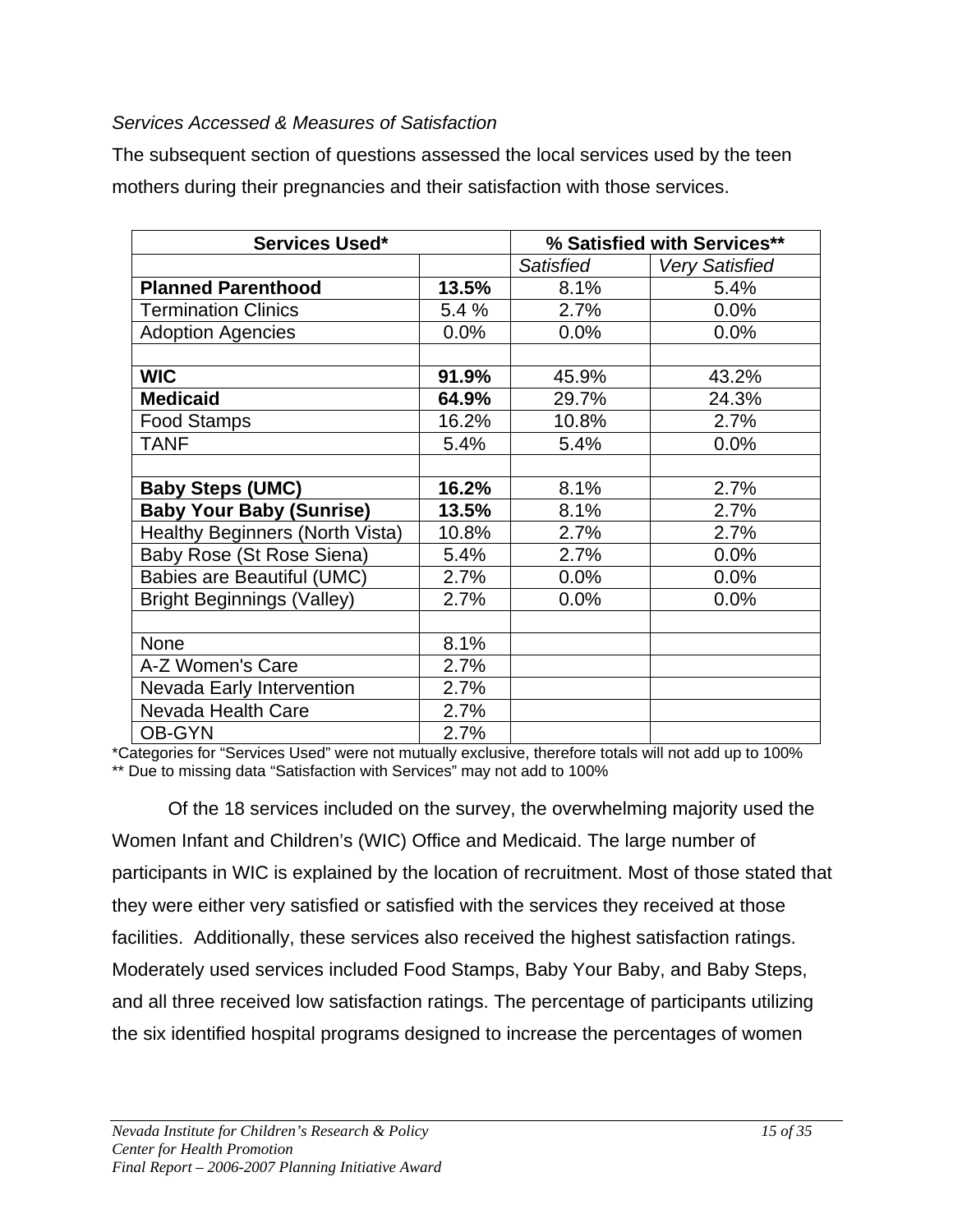accessing prenatal care is surprisingly low. At 0.0%, the least used service in this questionnaire was the adoption agencies.

The teen mothers were asked why they choose specific services during their pregnancy. The number one reason cited was receiving a referral from friend, family and or doctor. Many participants also said that they were not aware of other services besides the ones listed. No one said they knew people who worked in the clinic.

The teen mothers were asked to rate the general staff demeanor for the services they accessed on a scale of 1-5, with 1 being the lowest and 5 being the highest. Overall, the demeanor ratings in all five subsections received averages of four indicating high levels of satisfaction.

| <b>General Staff Rating</b> | Min | <b>Max</b>              | Average |
|-----------------------------|-----|-------------------------|---------|
|                             |     | 5 - Highest<br>1-Lowest |         |
| Friendly                    |     |                         | 4.49    |
| Supportive                  |     | 5                       | 4.40    |
| Professional                |     | 5                       | 4.10    |
| Knowledgeable               |     | 5                       | 4.37    |
| Helpful                     |     | b                       | 4.54    |

#### *Recommended Services*

As an additional measure of approval for services, the participants were asked to recommend services to other pregnant teens. Recommendations included: hospital prenatal care programs (Baby Steps, Baby Your Baby, Healthy Beginnings, and Baby Rose), insurance (Medicaid and Nevada Check Up) and other services (WIC, TANF and food stamps), and care centers such as Nevada Health Centers, Planned Parenthood, and the Women's Center at UMC.

One participant stated that she had a hard time using the hospital services and that they weren't very helpful to her, because she felt that teens weren't given a chance there. Another teen expressed interest in teen groups and daycare for teen moms, because she felt uncomfortable in classes with older women. A third girl expressed difficulties with completing the Medicaid paperwork, saying that her papers were returned twice and she didn't receive coverage until a month before the baby was born.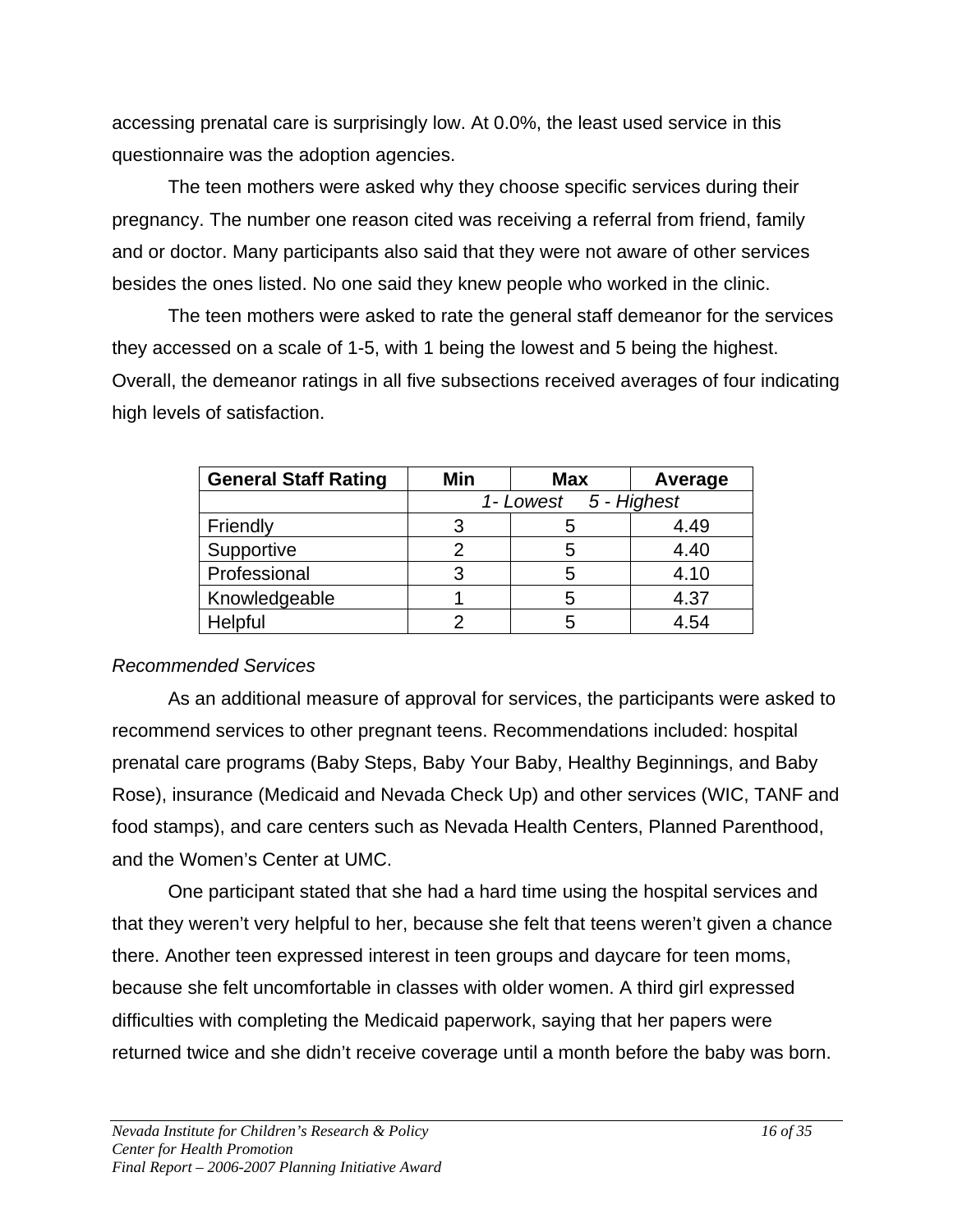### *Barriers to Service*

Teen mothers were asked about barriers to accessing services. The most frequent responses were financial barriers as well as computer availability and support from the father. Another frequently selected category was that of transportation. These barriers should be further examined to determine the best way to help eliminate the obstacles.



# *Future Plans*

 Participants were asked about their plans for the future and whether or not those plans have changed since getting pregnant or having their child. The responses were pretty evenly divided. Slightly more of the mothers (51%) reported that their plans have stayed the same since getting pregnant or having their baby. These mothers planned to stay in school and seemed very optimistic about their goals and their ability to achieve those goals. Some reported that their plans haven't changed because they always saw themselves having children. For the remaining 49% of participants, these women stated that their future plans had changed since becoming pregnant or having their baby. For some this change was positive, and they stated that since having a child they are now more responsible and want to finish school and work hard to provide a stable home for their child, where before this was not as important to them. Other mothers stated that since having their baby, they have left school or will be postponing college until their baby is older. One mother had plans to join the military and since becoming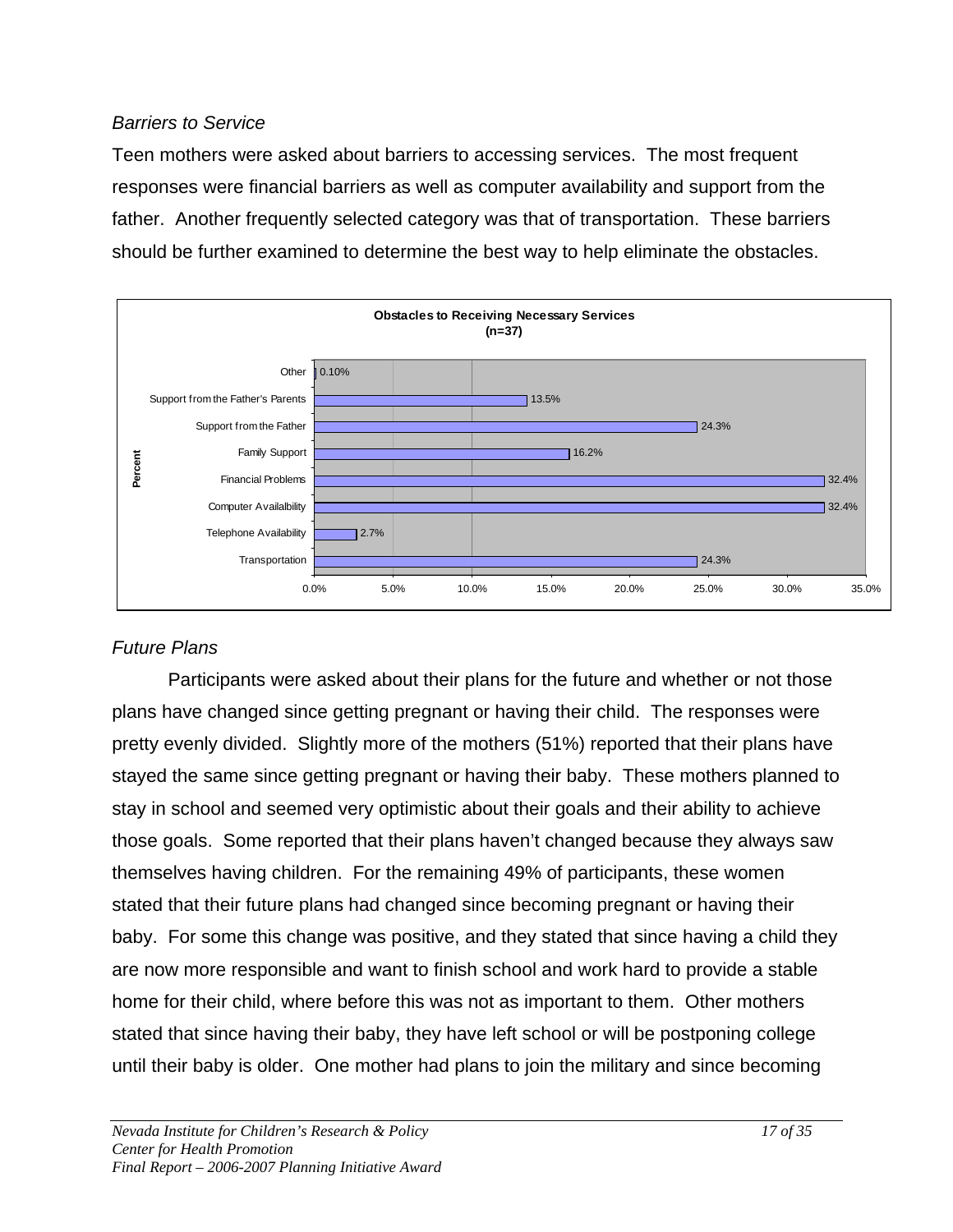pregnant these plans have changed and instead she is working and living with her family. Another mother reported that she can't do the things that she used to do and has to go to home school instead of public school since becoming pregnant.

Overall mothers had mixed feelings about their futures, and some recognized that they have struggles ahead of them, while others remained positive and optimistic that their baby would not adversely affect their future plans.

### *Final Comments*

Girls were also asked if there was anything else they would like to share with the research team at the end of the interview. There were a variety of responses, several of them encouraging. Responses included: "Having babies does not stop you from succeeding in life", "let your family help you", "go to pregnancy classes", "get prenatal care and take care of yourself", and "be patient with newborns and have fun". One girl shared that "Burk High School has a daycare, which is cheap and allows you to see your child anytime. They are supportive and help you to graduate". Other responses included some more cautious thoughts, such as: "finish school first", "teach more in school to prevent pregnancy – they didn't make it a big deal, they just said to have the baby", "just make sure it's what you really want – think it through and know about the consequences that can occur", "don't miss a WIC appointment or you have to wait two months to get milk", "need more social services, because appointments take too long since there are so many girls for each social worker", "I wish that in school they would have told me more about birth control and other stuff", and "I was not aware of all the programs available – I wish I knew more about them before". Some girls stated "don't get pregnant", "you'll struggle with everything you do", and "don't get pregnant so soon".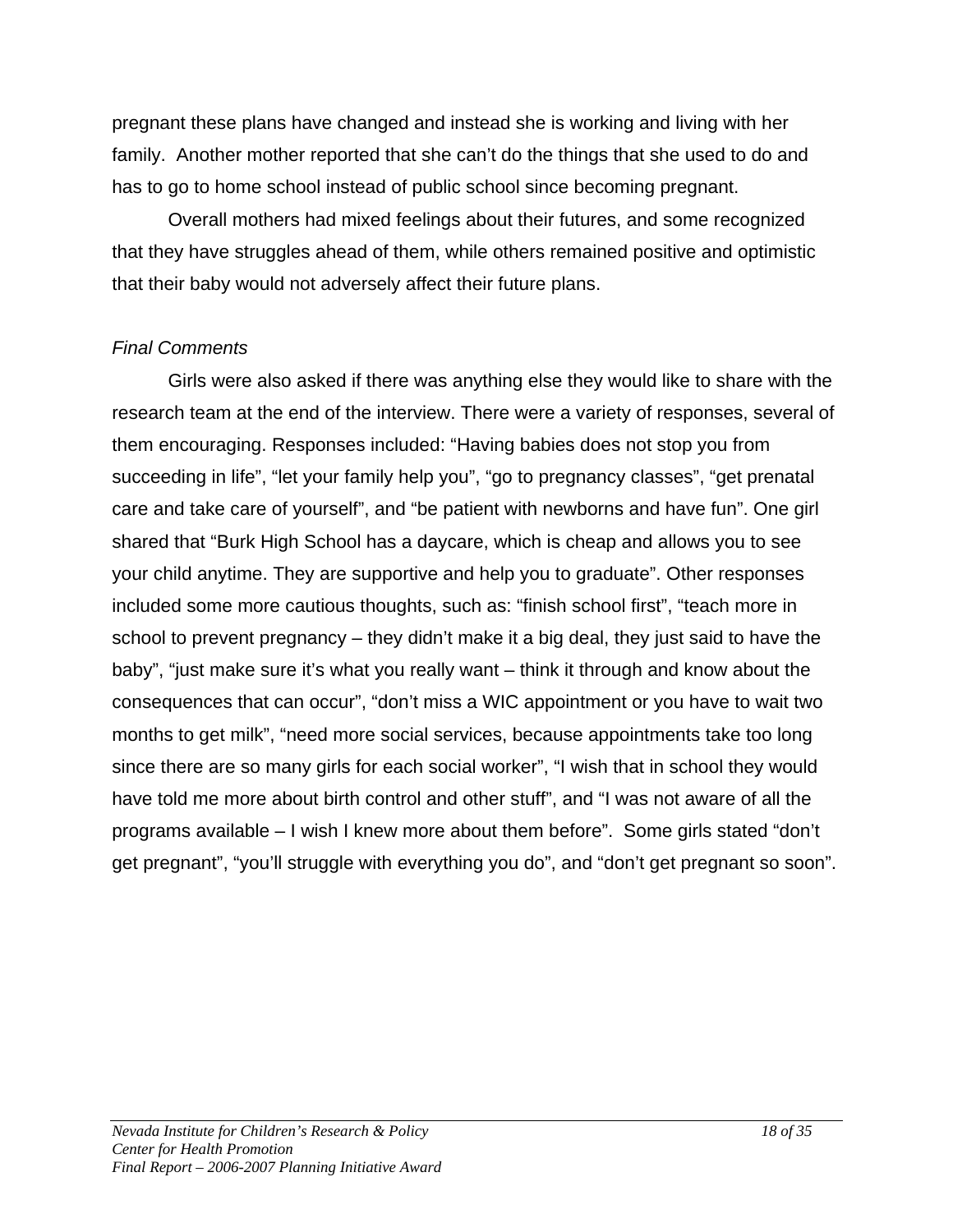### **Assessment of the Project**

The PIA proposal identified several products that would result from the project to promote long-term change in the Las Vegas metropolitan area and across the state of Nevada. Each of these products is described below, as well as preliminary findings and any future research questions related to the product.

*1. Collect information about important access to care issues and service utilization (or lack of utilization) by pregnant and parenting teens:* 

Telephone and face-to face interviews with pregnant and parenting teens were conducted with the collaboration and assistance of AHEC and WIC clinics. Using a survey instrument designed specifically for this project, questions assessed pre- and post-natal care and services in Las Vegas among teen mothers. Initial examination of the data reveals that very few teen mothers are aware of the range of services available to them. The primary services utilized are WIC and Medicaid; awareness of these services was mainly through a family member (mother, sister) or girlfriend who was also a teen mom. The teens do express satisfaction with these services. (For details on these topics, please see the Results Section) Research questions related to this data include: What sources would be most effective in communicating the availability of services to teen mothers? Considering the health and wellness needs of both mother and fetus/infant, what services should a teen mother be accessing during and after her pregnancy? How have pregnant teens' lives changed as a result of the pregnancy?

*2. Collect information about the partners of the teen mothers (the fathers of the babies) to inform subsequent research questions and prevention/intervention projects:* 

Included in the survey were questions relating to the fathers of babies of teen mothers. Initial assessment of this data revealed that on average that the average age difference between these young women and their partners was 2.7 years, with the age difference ranging from zero to 14 years. Most frequently there was a three year difference between the mother and the father, and most often the mother was the younger of the two. Additionally data were collected regarding the father's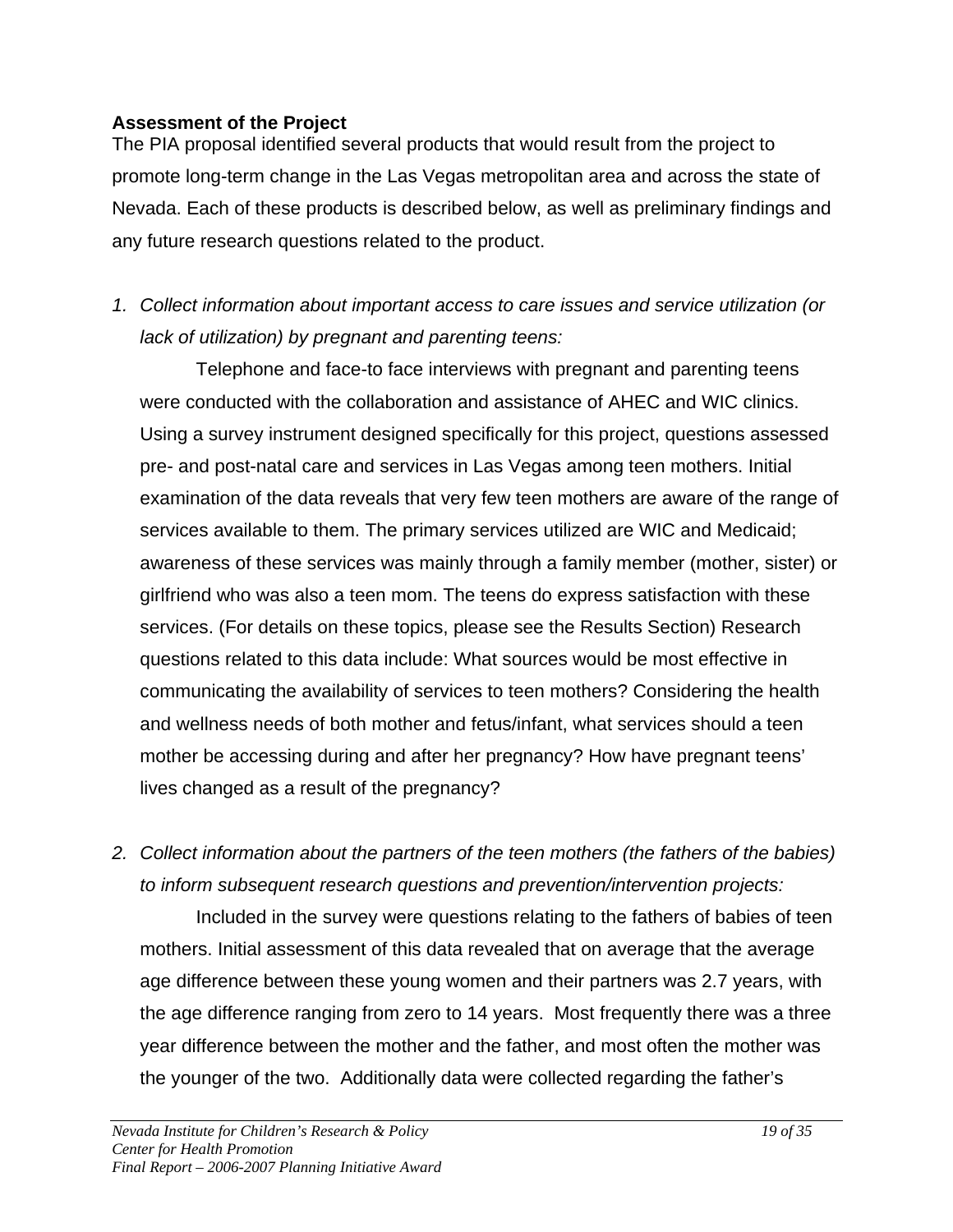involvement in the pregnancy as well as the father's education. Only 37.5 % of the fathers under age 18 were still attending school. Future research questions related to this data include: How does the father's age impact his level of involvement in the pregnancy? Does the relationship between the father and the mother (dating or not) affect his involvement in the pregnancy? How does the age difference between the couple impact involvement?

*3. Provide an immediate opportunity to educate participants about eligibility for multiple programs:* 

During each interview, participants were asked to identify, from a list provided, which of the available services they had utilized, or were currently utilizing. Often, the women were not familiar with most of the services. This provided an opportunity for the researcher/interviewer to describe and explain the service, thus expanding the women's knowledge of potential services. Participants were also provided a copy of the resource manual that was developed for the project. This guide provides a summary of pre- and post-natal programs and resources, as well as services related to parenting.

*4. Provide research-based, data-driven information packets about teen pregnancy to educators (school counselors and school nurses) and health service providers in the Las Vegas community:* 

Due to the unexpected delays in conducting this research, the project team was unable to complete and distribute the planned information packets. However, these packets will be prepared by researchers in the Fall of 2007 and distributed as planned.

One valuable product of this project was the production of a resource manual titled, *Guide to a Successful Pregnancy: A Resource Manual for Pregnant and Parenting Women in Las Vegas"* (see Appendix). The manual provides information regarding organizations and agencies in Clark County that provide health services and other types of assistance to pregnant and parenting teens, including contact information, payment options, and a brief summary of services. It also provides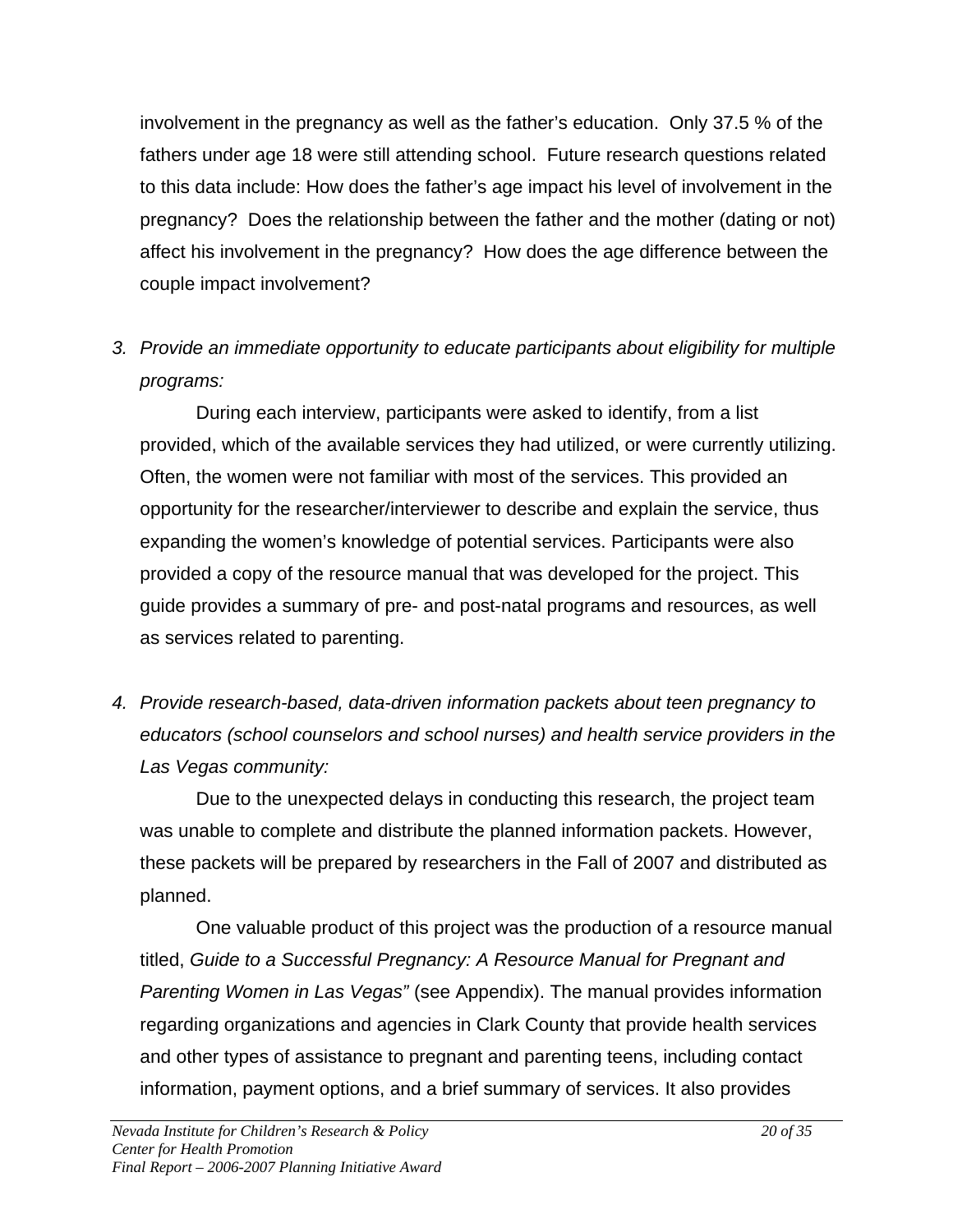general educational information on topics that could be of help to the teens, such as health concerns during the trimesters of pregnancy, preparing for labor and delivery, and suggestions for parenting and child safety. This guide was developed through a process of identifying current community providers of health services to pregnant and parenting women, particularly teens, then contacting each to obtain or confirm accurate agency information.

In addition to providing a copy of the guide to each woman that participated in the study, the project has provided some of the remaining printed copies plus a CD with the final version of the resource manual to the two participating organizations for their use in distribution and/or copying. In further discussions with the participant organizations that will take place in September 2007, organizations and agencies in the community will be identified and contacted. These agencies will be provided with copies of the resource manual in English and Spanish plus a CD with the electronic version should they wish to print more and use it. They will also be provided with information regarding pertinent results from the interviews, and recommendations from the researchers relative to the findings of the research in the context of the health services environment in Las Vegas. It is hoped that the information will be used to inform future decisions regarding such things as type, scope, and locations of services, as well as customer service issues.

*5. Use results to develop policy briefs that will educate and inform state legislators and county commissioners about the subject in an effort to create local and statewide change in policies and laws;* 

Due to the results of the project which identified more than 90% of participants as not having a regular form of birth control and approximately 75% of participants stating that their pregnancies were unplanned, the research team has decided to focus the first policy brief on the issue of specific health education being provided to teenagers in schools. This policy brief will be completed in September 2007, and distributed to county commissioners and school board officials, as well as service providers in the Las Vegas Valley in order to increase awareness of the problem that exists with appropriate health education in the Clark County School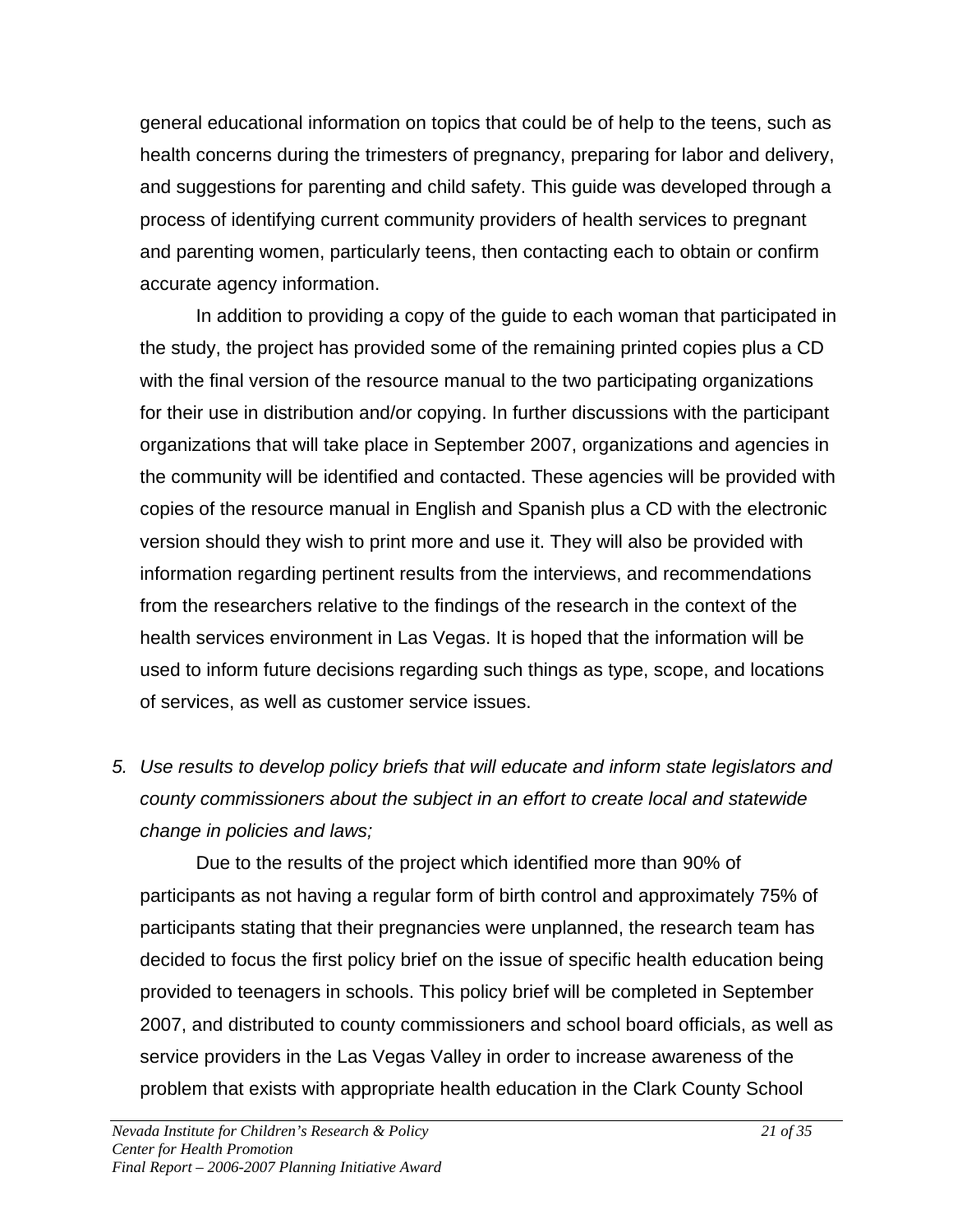District. In addition, copies will be distributed at the Nevada Public Health Association annual conference in October 2007. Additional policy briefs will be developed as appropriate topics emerge from more in-depth exploration of the data, in the future. Possible foci for future briefs may include but are not limited to policies supporting appropriate interventions and support for teen fathers, and policy changes affecting cultural awareness levels among local service providers.

# **UNLV Goals and Macrothemes**

This research was related to the UNLV Goals and Macrothemes that were in effect at the time of the project proposal. The significance of the project in relation to these goals is discussed below.

# *UNLV Goal 3: Increase research, scholarly activity, and national recognition:*

This PIA project is firmly rooted in research into one of the more pressing public health challenges facing Southern Nevada. Healthy People 2010 established the elimination of health disparities as one of the overarching goals for the national public health agenda. Teen pregnancy is clearly disproportionate in certain ethnic and socioeconomic groups; gaining a better understanding of this issue, locally, will assist the UNLV School of Public Health in addressing this community need. This PIA project utilizes a UNLV Center and an academic department to strengthen the research and community bases of the project. This project provided a Graduate Research Assistant an outstanding opportunity to be involved in a research project from design through implementation and reporting, and the GA was given the opportunity to take a lead role in conducting participant interviews. As a result of her involvement, the GA has identified a Public Health conference for which she will be submitting a presentation proposal in the Fall. At the time of this writing, two proposals have been submitted for the presentation of the research at national conferences. Three additional conferences have been identified as outlets for the presentation of the processes and findings of this research. The nature of this problem as a national health priority underscores the importance of understanding the nature of the problem within our own community. This project represents an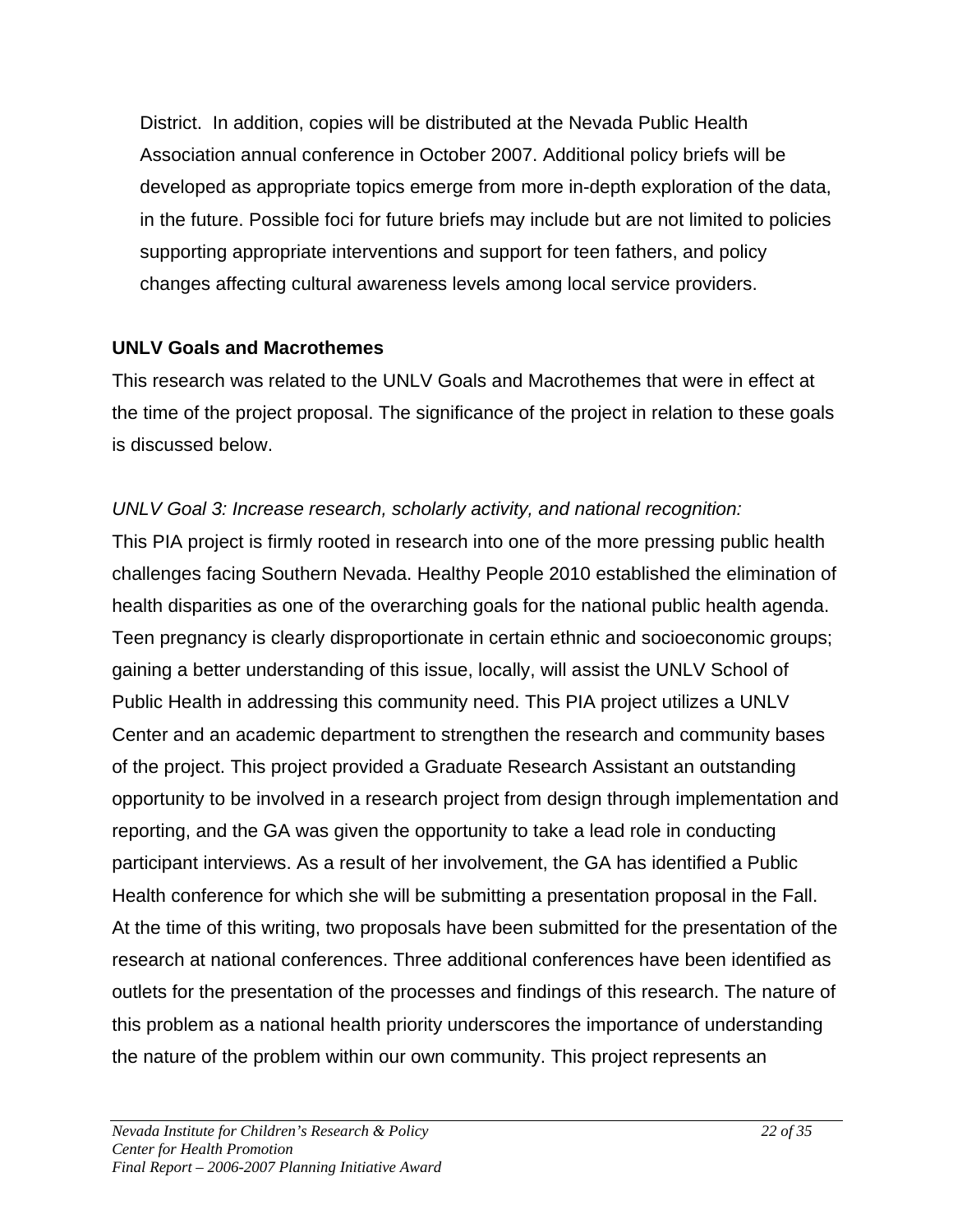important step in increasing awareness and understanding of the issue in our own community and laying the foundation for effective response.

# *UNLV Goal 7: Communicate and collaborate more effectively:*

This project represents an excellent example of productive communication and collaboration, both within UNLV and with the Las Vegas community. The primary researchers represent a cross-disciplinary team of professional staff, researchers, and faculty from the centers and departments of the School of Public Health. Community partnerships were established, to ensure the success of this project, with Area Health Education Centers of Southern Nevada (AHEC), the Nevada Health Centers' offices of the Special Supplemental Nutrition Program for Women, Infants, and Children (WIC), and Clark County Teen Pregnancy Prevention Coalition. In addition, both graduate and undergraduate students were recruited from a variety of related academic disciplines on the UNLV campus to assist with the research. Such interdisciplinary collaborations not only strengthen the research effort, but also establish the foundation for future collaborations between UNLV academic units and the community and enrich the learning experiences of students.

*UNLV Macrotheme IV: Social and Urban Issues: Outreach and Collaboration*  As a "Premier Metropolitan Research University," UNLV acknowledges that it bears responsibilities in addressing challenges unique to the urban environment. According to the UNLV document *Extending the Agenda, 2005-2007*, "…UNLV … accepts responsibility for applying that knowledge to help identify and solve problems in the Las Vegas metropolitan region; and commits itself to being responsive to the needs of the community …" Data clearly indicates that teen pregnancy is a significant problem in Nevada, and that African-American and Hispanic teens in Southern Nevada are disproportionately affected by the variety of socio-economic, health care, and health problems associated with teen pregnancy. This project directly addressed an issue that is prevalent in urban environments, through identification of the extent of the problem in the Las Vegas area and, based on the findings, recommendations for responding to the problem. The WIC clinics though which interviews were conducted were very supportive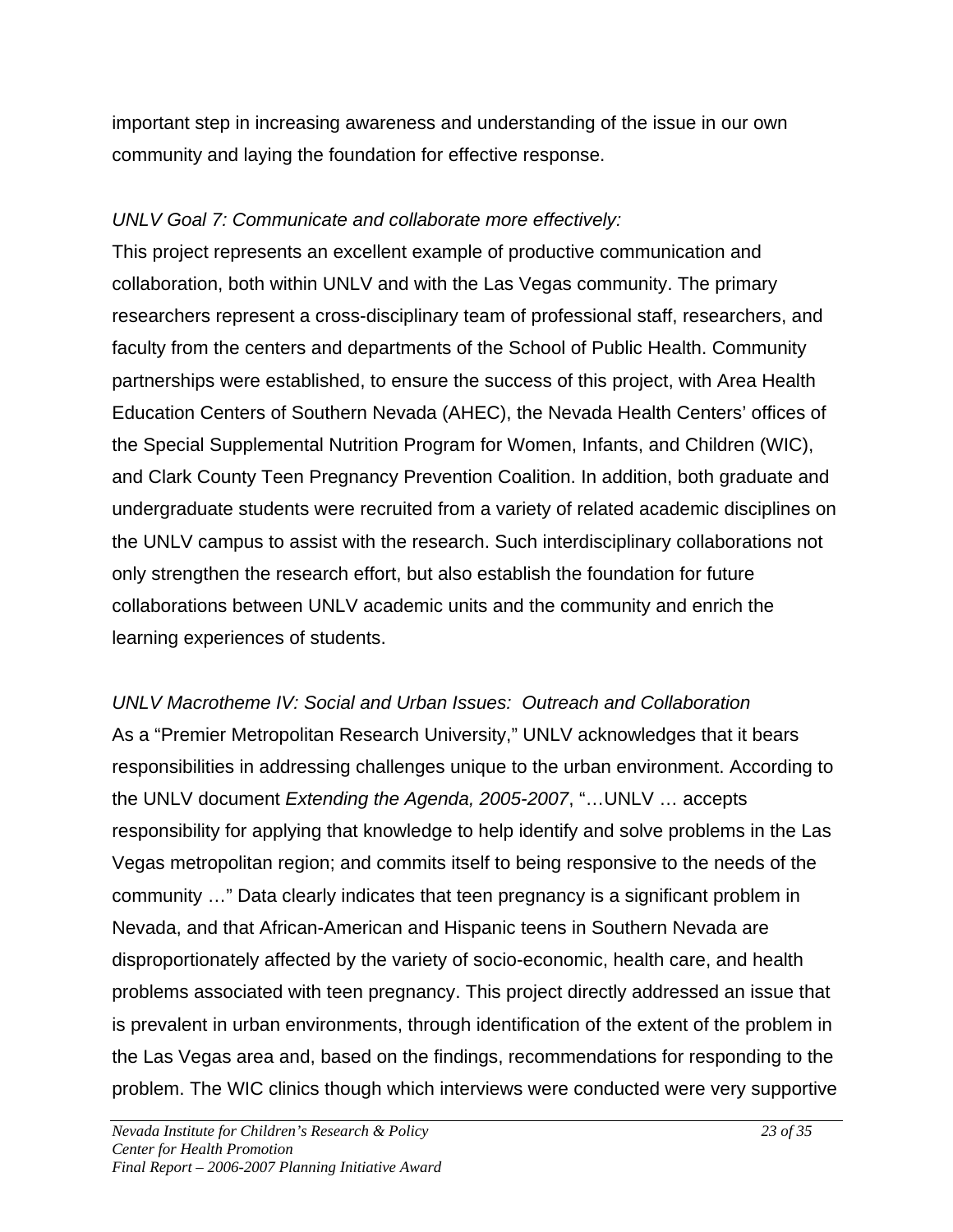of the research and eager to be of assistance. They expressed excitement at the opportunity to collaborate with UNLV on a research project with the potential to have a positive impact on their efforts to assist the young women they serve. Many of the young women who participated in the survey indicated that they were happy to have the opportunity to do something that might help other teens through a difficult time. The resource guide that was one of the products of this PIA was greatly appreciated by all involved. Most of the women said they wished that they had had it sooner, and the WIC offices said that they wished they had enough to give to all of their clients. The researchers are in the process of distributing electronic copies of the manual to all organizations and agencies providing pre- and post-natal services to teens, so that they can get the manuals into the hands of the young women who can most benefit from them. The relationship that has been established and/or strengthened, specific to the issue of teen pregnancy, between UNLV, AHEC, and NVHC is one that the researchers believe can continue to be nurtured, for the benefit of pregnant and parenting teens. It has also laid the foundation for other potential research/service collaborations to explore similar public health issues in the future.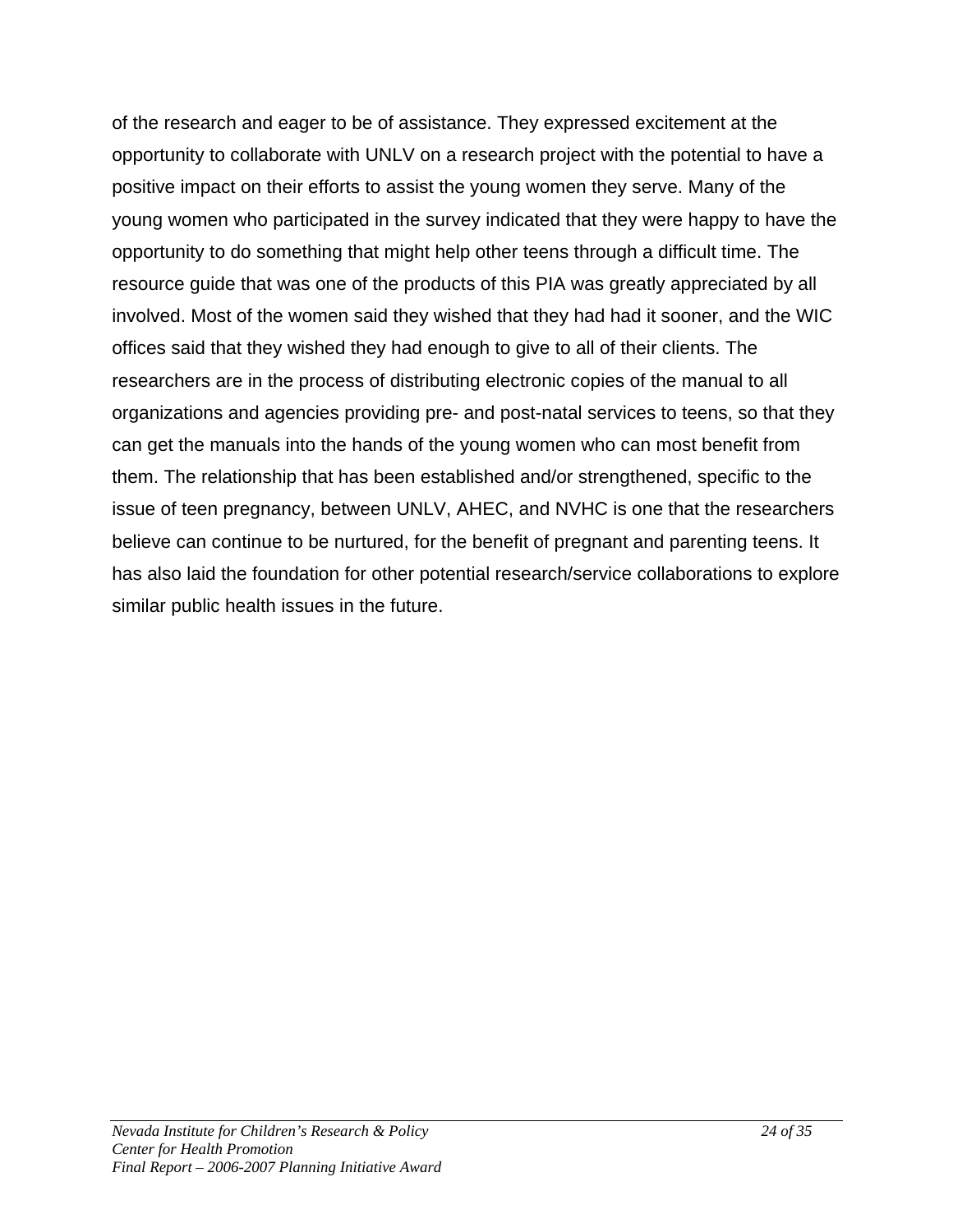# **Recommendations**

There are several findings that stood out to the research team as they analyzed the data collected during the project period.

- 1. There needs to be a great deal of further research in the area of teen pregnancy. There are several specific topics that should be addressed, but research projects should have a goal of being community-based participatory research projects.
	- a. First, research should be conducted addressing specific issues related to the fathers of the babies born to teen mothers. Besides the collection of basic descriptive information about them which is needed for program planning and is definitely lacking in official databases, questions should be asked about the father's life plans and how they have changed since their partner got pregnant, their knowledge of birth control and pregnancy, the level of father involvement in the pregnancy and parenting as it relates to the age of the father, and a focus on specific factors that may affect the likelihood of males becoming fathers at a young age.
	- b. Second, research should be conducted that focuses on the family and peer environments in which these teen girls find themselves. Social learning theory would suggest that having parents, relatives or friends who have become teen parents would affect a teen's decision to become a young mother, but specific data would need to be collected to clearly identify family or peer relationships that may place a girl at higher risk for teen parenthood. Further, since many of the referrals that these girls received were from family members and friends, it would be important to look into these relationships in more depth.
- 2. Specific information about pregnancy prevention should be taught in middle schools using a standard curriculum. The project identified more than 90% of participants as not having a regular form of birth control and approximately 75% of participants stating that their pregnancies were unplanned, which suggests a lack of knowledge about appropriate means to prevent pregnancy. Prior research (Chino, Personius &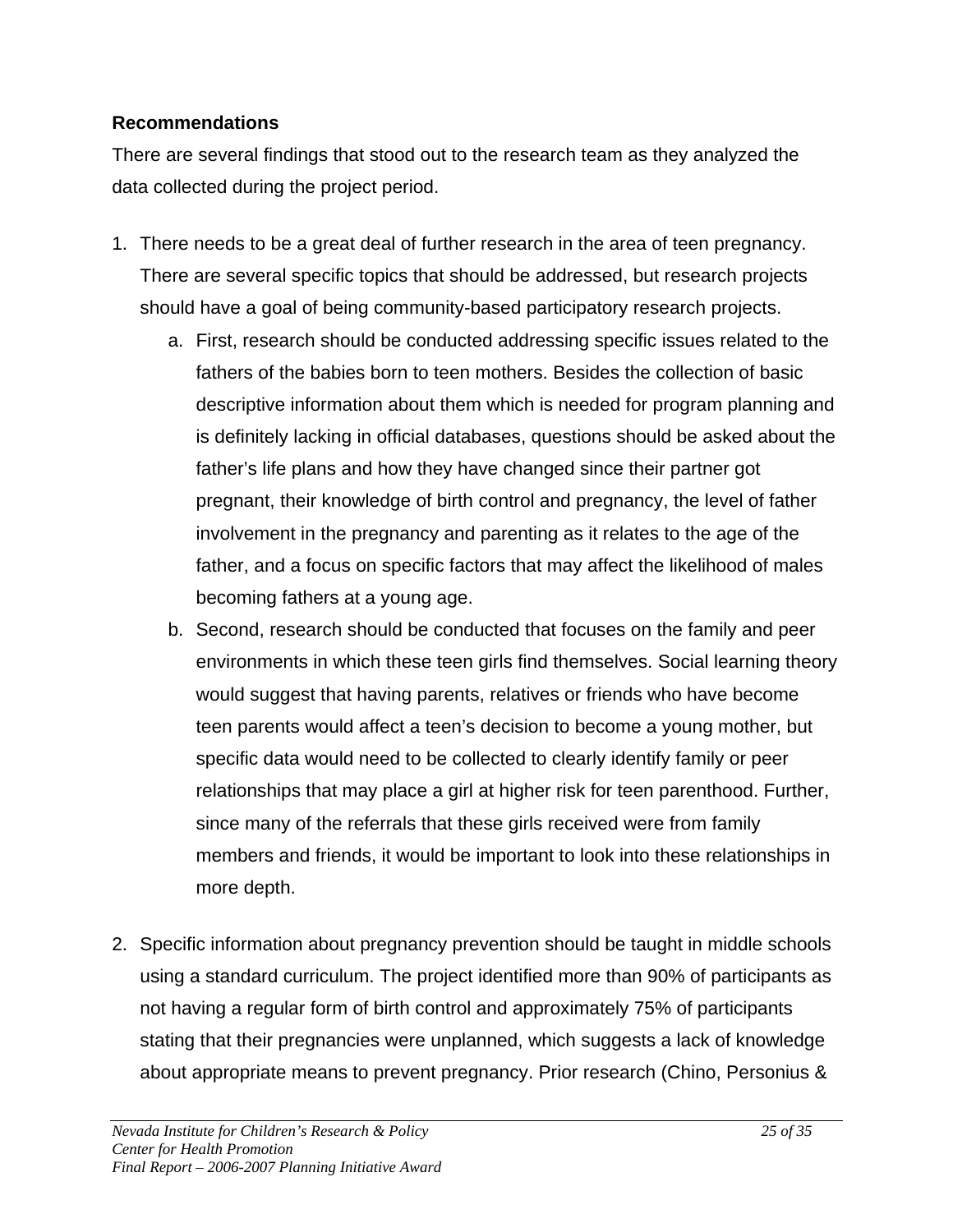Landry, 2003) suggests that teens find sexually transmitted diseases to be more frightening than pregnancies, but fail to realize the monumental life changes that occur with a pregnancy and new baby. Risk factors in a multitude of personal areas are increased upon becoming a teen parent, and schools teaching a standardized health curriculum should bear some responsibility for educating children about appropriate means for preventing pregnancy.

3. Special services should be developed in the community which focus on providing assistance to teen parents, both fathers and mothers. All the services addressed by this research were services available to any pregnant woman in Clark County. Since teen parents have special needs due to the long term health and social consequences of pregnancy for themselves and their babies, it would be a great service to these girls to provide an extra level of service that might ensure they were aware of and enrolled in as many support services as they could be, that would prevent them from dropping out of school, and that would build their skill levels so that the long term health and social effects of teen parenthood are mitigated or even erased.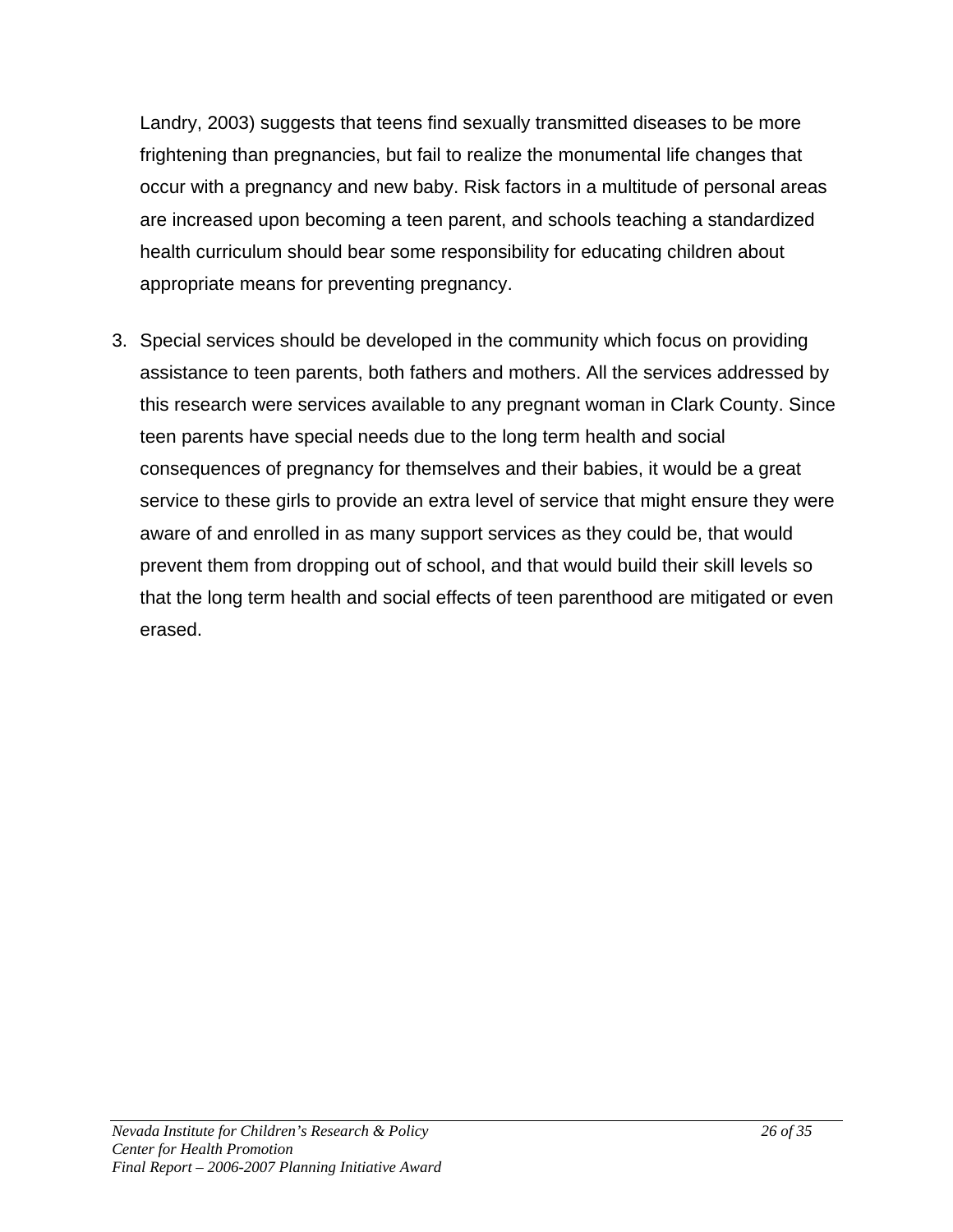# **Project Budget**

August 1, 2006

| <b>OBJECT CODE</b> | <b>OBJECT NAME</b>        | <b>APPROVED</b> | <b>CURRENT</b> |
|--------------------|---------------------------|-----------------|----------------|
|                    |                           | <b>BUDGET</b>   | <b>BUDGET</b>  |
| 12                 | <b>GRADUATE SALARIES</b>  | 11,250.00       | 11,250.00      |
| 15                 | <b>WAGES</b>              | 1,200.00        | 1,200.00       |
| 16                 | <b>FRINGE BENEFITS</b>    | 1,743.00        | 1,743.00       |
| 21                 | NON-GRANT OUT OF STATE    |                 |                |
|                    | TRAVEL                    | 350.00          | 350.00         |
| 30                 | <b>GENERAL OPERATIONS</b> | 12,232.00       | 12,232.00      |

#### June 30, 2007

#### (year end)

|                    | <b>OBJECT NAME</b>                      | <b>APPROVED</b> | <b>CURRENT</b> | <b>EXPENDITURES</b> | 6/30/2007 |
|--------------------|-----------------------------------------|-----------------|----------------|---------------------|-----------|
| <b>OBJECT CODE</b> |                                         | <b>BUDGET</b>   | <b>BUDGET</b>  | YEAR-TO-DATE        |           |
| 12                 | <b>GRADUATE SALARIES</b>                | 6,250.00        | 6,250.00       | 6,250.00            |           |
| 15                 | <b>WAGES</b>                            | 7,943.00        | 7,943.00       | 3,744.00            |           |
| 16                 | <b>FRINGE BENEFITS</b>                  | 350.00          | 350.00         | 149.91              |           |
| 21                 | NON-GRANT OUT OF STATE<br><b>TRAVEL</b> | 0.00            | 0.00           | 0.00                |           |
| 30                 | <b>GENERAL OPERATIONS</b>               | 12,232.00       | 12,232.00      | 12,229.03           |           |

| <b>EXPENDITURES</b> | 6/30/200 |
|---------------------|----------|
| YEAR-TO-DATE        |          |
| 6,250.00            |          |
| 3,744.00            |          |
| 149.91              |          |
|                     |          |
| 0.00                |          |
| 12,229.03           |          |

#### August 24, 2007

| <b>OBJECT CODE</b> | <b>OBJECT NAME</b>     | <b>APPROVED</b><br><b>BUDGET</b> | <b>CURRENT</b><br><b>BUDGET</b> | <b>EXPENDITURES</b><br><b>YEAR-TO-DATE</b> | 8/24/200 |
|--------------------|------------------------|----------------------------------|---------------------------------|--------------------------------------------|----------|
| 15                 | <b>WAGES</b>           | 3.432.00                         | 3,432.00                        | 1,033.50                                   |          |
| 16                 | <b>FRINGE BENEFITS</b> | 51.00                            | 51.00                           | 18.52                                      |          |
| 79                 | <b>RESERVES</b>        | 1.787.00                         | 1,787.00                        | 0.00                                       |          |

| <b>EXPENDITURES</b><br><b>YEAR-TO-DATE</b> | 8/24/2007 |
|--------------------------------------------|-----------|
| 1,033.50                                   |           |
| 18.52                                      |           |
| 0 OO                                       |           |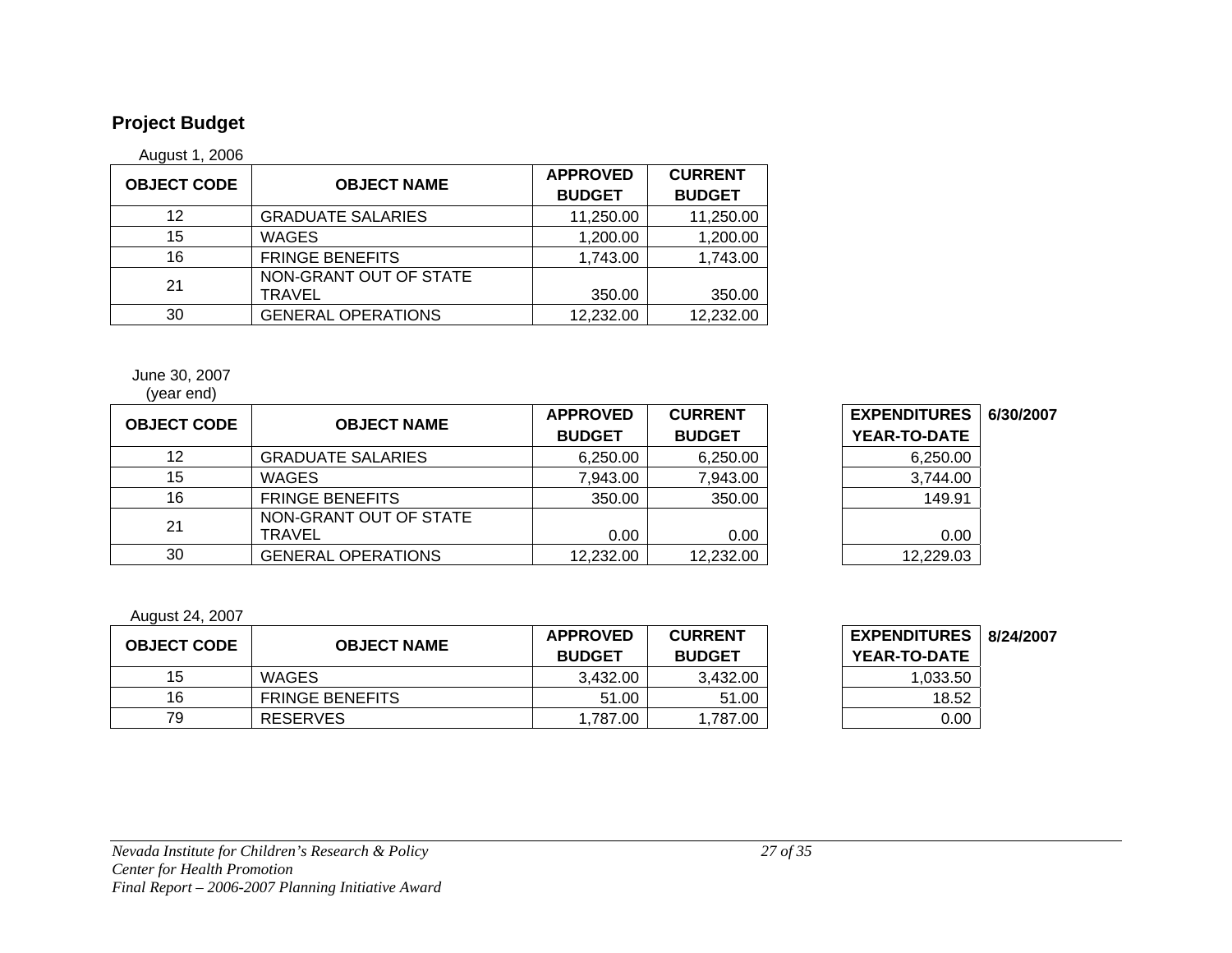|    | Interview Date                                                                                                                                                                                                                                                                                                                                                                                                |
|----|---------------------------------------------------------------------------------------------------------------------------------------------------------------------------------------------------------------------------------------------------------------------------------------------------------------------------------------------------------------------------------------------------------------|
|    | "In Her Own Words: Accessing Services as a Teen Mother in Las Vegas"<br><b>Interview Protocol</b>                                                                                                                                                                                                                                                                                                             |
|    | A. Demographics and Background                                                                                                                                                                                                                                                                                                                                                                                |
|    | First, I am going to ask you some questions about yourself.                                                                                                                                                                                                                                                                                                                                                   |
|    | 1. How old are you?                                                                                                                                                                                                                                                                                                                                                                                           |
|    |                                                                                                                                                                                                                                                                                                                                                                                                               |
|    | 3. How would you define your race?                                                                                                                                                                                                                                                                                                                                                                            |
|    | 1. White 2. African American 3. Native Hawaiian 4. Pacific Islander                                                                                                                                                                                                                                                                                                                                           |
|    |                                                                                                                                                                                                                                                                                                                                                                                                               |
|    |                                                                                                                                                                                                                                                                                                                                                                                                               |
| 4. | What is your ethnicity? 1. Hispanic 2. Non-Hispanic 3. Other _________________ 99. Unknown                                                                                                                                                                                                                                                                                                                    |
| 5. |                                                                                                                                                                                                                                                                                                                                                                                                               |
| 6. | <b>Do you attend school?</b> 1. Yes 0. No 99. Unknown                                                                                                                                                                                                                                                                                                                                                         |
|    | 7. Do you have a reliable form of transportation that you regularly use?                                                                                                                                                                                                                                                                                                                                      |
|    | 1. Yes 0. No 99. Unknown                                                                                                                                                                                                                                                                                                                                                                                      |
|    | a. If yes, what is it? $\frac{1}{\sqrt{1-\frac{1}{\sqrt{1-\frac{1}{\sqrt{1-\frac{1}{\sqrt{1-\frac{1}{\sqrt{1-\frac{1}{\sqrt{1-\frac{1}{\sqrt{1-\frac{1}{\sqrt{1-\frac{1}{\sqrt{1-\frac{1}{\sqrt{1-\frac{1}{\sqrt{1-\frac{1}{\sqrt{1-\frac{1}{\sqrt{1-\frac{1}{\sqrt{1-\frac{1}{\sqrt{1-\frac{1}{\sqrt{1-\frac{1}{\sqrt{1-\frac{1}{\sqrt{1-\frac{1}{\sqrt{1-\frac{1}{\sqrt{1-\frac{1}{\sqrt{1-\frac{1}{\sqrt{$ |
|    | Next, I will ask you question about the father of the child:                                                                                                                                                                                                                                                                                                                                                  |
|    | <b>8. Do you know who the father of your baby is?</b> 1. Yes 2. No 99. Unknown                                                                                                                                                                                                                                                                                                                                |
|    | If No or Unknown $-$ Skip to Question B1                                                                                                                                                                                                                                                                                                                                                                      |
|    |                                                                                                                                                                                                                                                                                                                                                                                                               |
|    | 10. What is his race?                                                                                                                                                                                                                                                                                                                                                                                         |
|    | 1. White 2. African American 3. Native Hawaiian 4. Pacific Islander                                                                                                                                                                                                                                                                                                                                           |
|    |                                                                                                                                                                                                                                                                                                                                                                                                               |
|    |                                                                                                                                                                                                                                                                                                                                                                                                               |
|    | 11. What is his ethnicity? 1. Hispanic 2. Non-Hispanic 99. Unknown                                                                                                                                                                                                                                                                                                                                            |
|    | 12. Does the father attend school? 1. Yes 0. No 99. Unknown                                                                                                                                                                                                                                                                                                                                                   |
|    | 13. Was he your boyfriend/husband when you got pregnant? 1. Yes 0. No 99. Unknown                                                                                                                                                                                                                                                                                                                             |
|    |                                                                                                                                                                                                                                                                                                                                                                                                               |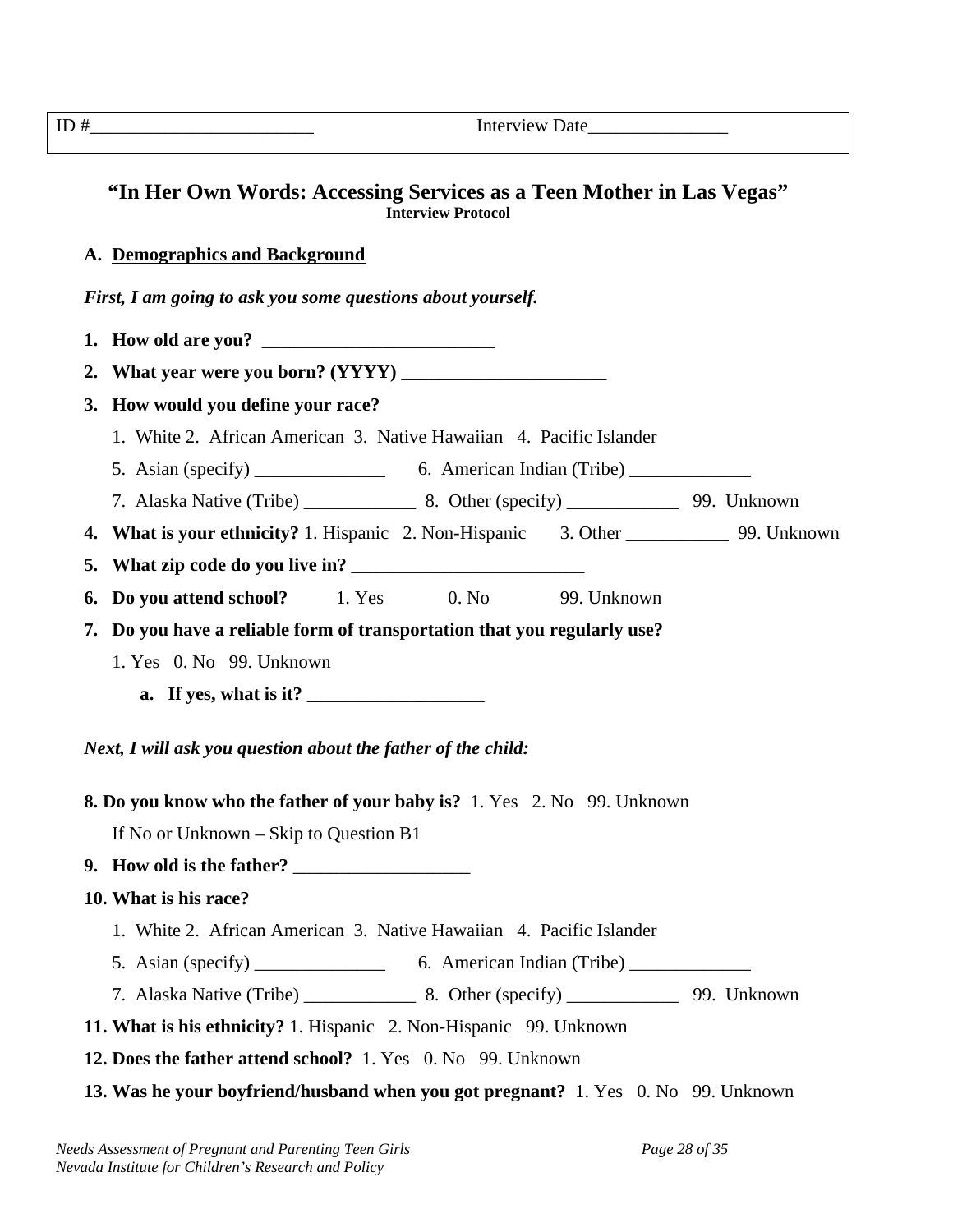*Now I am going to ask you some questions about your pregnancy:*  **14. Are you currently pregnant?** 1. Yes (continue to question 15) 0. No, child already born (answer questions 20-26 about your most recent pregnancy) 99. Unknown **15. Have you considered other options concerning your pregnancy such as adoption or terminating your pregnancy?** 1. Yes – Adoption 2. Yes – Termination 0. No 99. Unknown a. If yes, then what have you decided? **16. Are you currently receiving prenatal care?** 1. Yes 0. No 99. Unknown a. **How many prenatal visits have you had so far? 17. How far along are you?** (circle one) Months/Weeks **18. Do you know when you are due?** \_\_\_\_\_\_\_\_\_\_\_\_\_\_\_\_\_\_\_\_\_\_\_\_\_ **19. Do you have other children?** 1. Yes 2. No 99. Unknown **20. Were any of your close family members (mom, sisters, aunts, cousins) a teenage parent?** 1. Yes 2. No 99. Unknown **21. Do any of your teenage friends have children?** 1. Yes 2. No 99. Unknown **22. Was this a planned pregnancy?** 1. Yes 2. No 99. Unknown a. **Were you using any birth control?** 1. Yes 2. No 99. Unknown **23. Is the father supportive of the pregnancy?** 1. Yes 2. No 99. Unknown **24. Is the father involved in the pregnancy?** 1. Yes 2. No 99. Unknown **a. If yes, then how?**  \_\_\_\_\_\_\_\_\_\_\_\_\_\_\_\_\_\_\_\_\_\_\_\_\_\_\_\_\_\_\_\_\_\_\_\_\_\_\_\_\_\_\_\_\_\_\_\_\_\_\_\_\_\_\_\_\_\_\_\_\_\_\_\_\_\_\_\_\_\_\_\_ \_\_\_\_\_\_\_\_\_\_\_\_\_\_\_\_\_\_\_\_\_\_\_\_\_\_\_\_\_\_\_\_\_\_\_\_\_\_\_\_\_\_\_\_\_\_\_\_\_\_\_\_\_\_\_\_\_\_\_\_\_\_\_\_\_\_\_\_\_\_\_\_

**25. Are your parents supportive of the pregnancy?** 1. Yes 2. No 99. Unknown **26. Are his parents supportive of the pregnancy?** 1. Yes 2. No 99. Unknown

#### **B. Knowledge of Available Services**

*Now, I will ask you about some of the services you are aware of.* 

- **1. Have you obtained a health insurance plan?** 1. Yes 2. No 99. Unknown
	- **a. If yes, what is it?** \_\_\_\_\_\_\_\_\_\_\_\_\_\_\_\_\_\_\_\_\_\_\_\_\_\_\_\_\_\_\_\_\_\_\_\_\_\_\_\_\_\_\_\_\_\_\_\_\_\_\_\_\_\_\_\_
- **2. Have you obtained medical care such as an OB-GYN?** 
	- **a. If yes, then who and where?** \_\_\_\_\_\_\_\_\_\_\_\_\_\_\_\_\_\_\_\_\_\_\_\_\_\_\_\_\_\_\_\_\_\_\_\_\_\_\_\_\_\_\_\_\_\_\_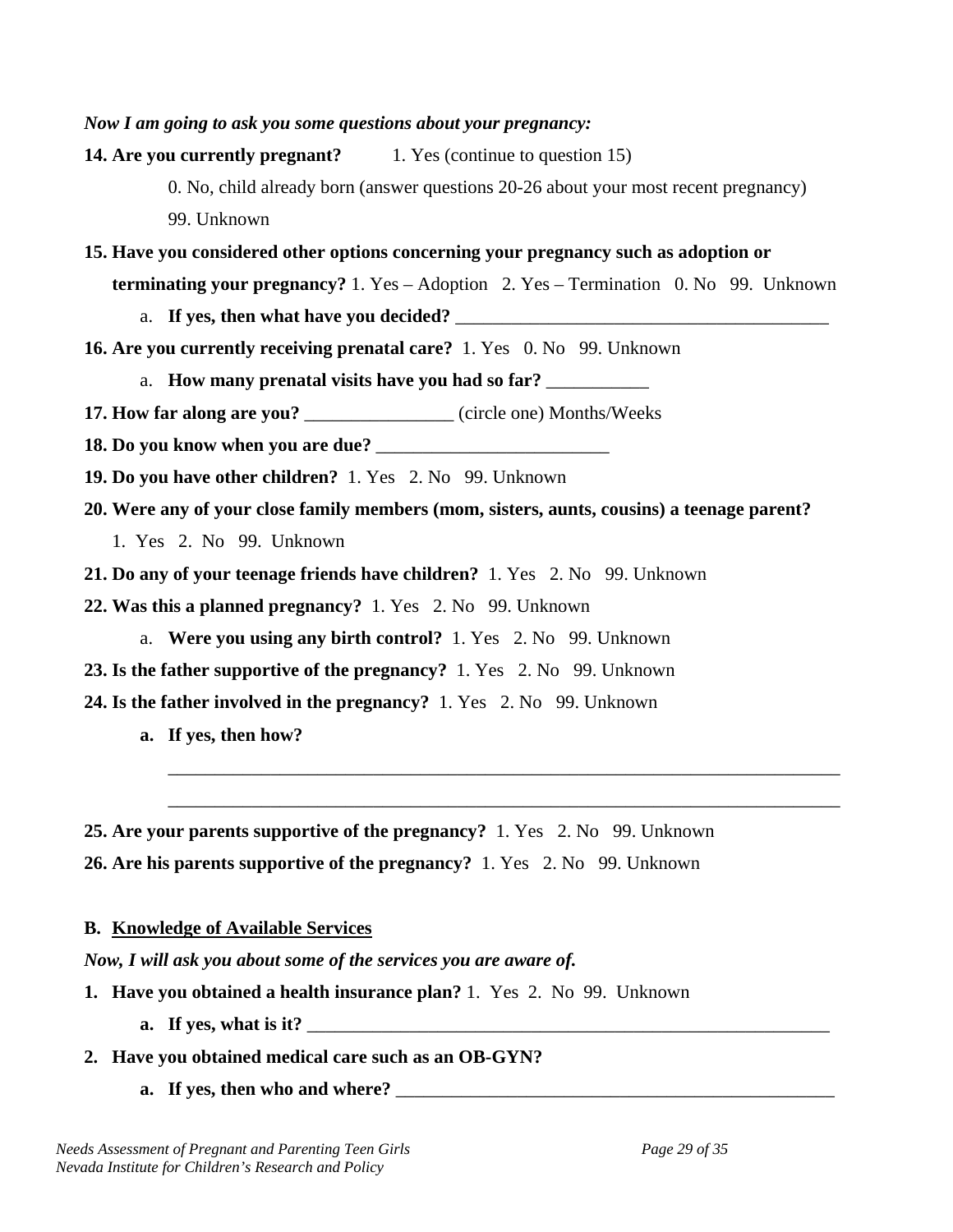#### **C. Attitudes about Available Services**

*Next I will ask you about services you have used.* 

#### **1. What types of services have you accessed since you found out you were pregnant?**

- **a. WIC?** 1. Yes 2. No 99. Unknown
- **b. Planned Parenthood?** 1. Yes 2. No 99. Unknown
- **c. Adoption Agencies?** 1. Yes 2. No 99. Unknown
- **d. Termination Clinics?** 1. Yes 2. No 99. Unknown
- **e. Medicaid?** 1. Yes 2. No 99. Unknown
- **f. Food stamps?** 1. Yes 2. No 99. Unknown
- **g. TANF?** 1. Yes 2. No 99. Unknown
- **h. Baby Your Baby? (Sunrise)** 1. Yes 2. No 99. Unknown
- **i. Baby Rose? (St. Rose Siena)** 1. Yes 2. No 99. Unknown
- **j. Healthy Beginners? (North Vista)** 1. Yes 2. No 99. Unknown
- **k. Babies are Beautiful? (Valley)** 1. Yes 2. No 99. Unknown
- **l. Baby Steps? (UMC)** 1. Yes 2. No 99. Unknown
- **m. Bright Beginnings? (UMC)** 1. Yes 2. No 99. Unknown
- **n. Other?** \_\_\_\_\_\_\_\_\_\_\_\_\_\_\_\_\_\_\_\_\_\_\_\_\_\_\_\_\_\_\_\_\_\_\_\_\_\_\_\_\_\_\_\_\_\_\_\_\_\_\_\_\_\_\_\_\_\_\_\_\_

**o. None (**skip to section D**).** 

**2. If you have used these services, then how satisfied are you with any of the services you have received.** 

\_\_\_\_\_\_\_\_\_\_\_\_\_\_\_\_\_\_\_\_\_\_\_\_\_\_\_\_\_\_\_\_\_\_\_\_\_\_\_\_\_\_\_\_\_\_\_\_\_\_\_\_\_\_\_\_\_\_\_\_\_\_\_\_\_\_\_\_\_\_

\_\_\_\_\_\_\_\_\_\_\_\_\_\_\_\_\_\_\_\_\_\_\_\_\_\_\_\_\_\_\_\_\_\_\_\_\_\_\_\_\_\_\_\_\_\_\_\_\_\_\_\_\_\_\_\_\_\_\_\_\_\_\_\_\_\_\_\_\_\_

\_\_\_\_\_\_\_\_\_\_\_\_\_\_\_\_\_\_\_\_\_\_\_\_\_\_\_\_\_\_\_\_\_\_\_\_\_\_\_\_\_\_\_\_\_\_\_\_\_\_\_\_\_\_\_\_\_\_\_\_\_\_\_\_\_\_\_\_\_\_

\_\_\_\_\_\_\_\_\_\_\_\_\_\_\_\_\_\_\_\_\_\_\_\_\_\_\_\_\_\_\_\_\_\_\_\_\_\_\_\_\_\_\_\_\_\_\_\_\_\_\_\_\_\_\_\_\_\_\_\_\_\_\_\_\_\_\_\_\_\_

- **a. WIC?** 1. Unsatisfied 2. Satisfied 3. Very satisfied 4. Unknown
- **b. Planned Parenthood?** 1. Unsatisfied 2. Satisfied 3. Very satisfied 4. Unknown
- **c. Adoption Agencies?** 1. Unsatisfied 2. Satisfied 3. Very satisfied 4. Unknown
- **d. Termination Clinics?** 1. Unsatisfied 2. Satisfied 3. Very satisfied 4. Unknown
- **e. Medicaid?** 1. Unsatisfied 2. Satisfied 3. Very satisfied 4. Unknown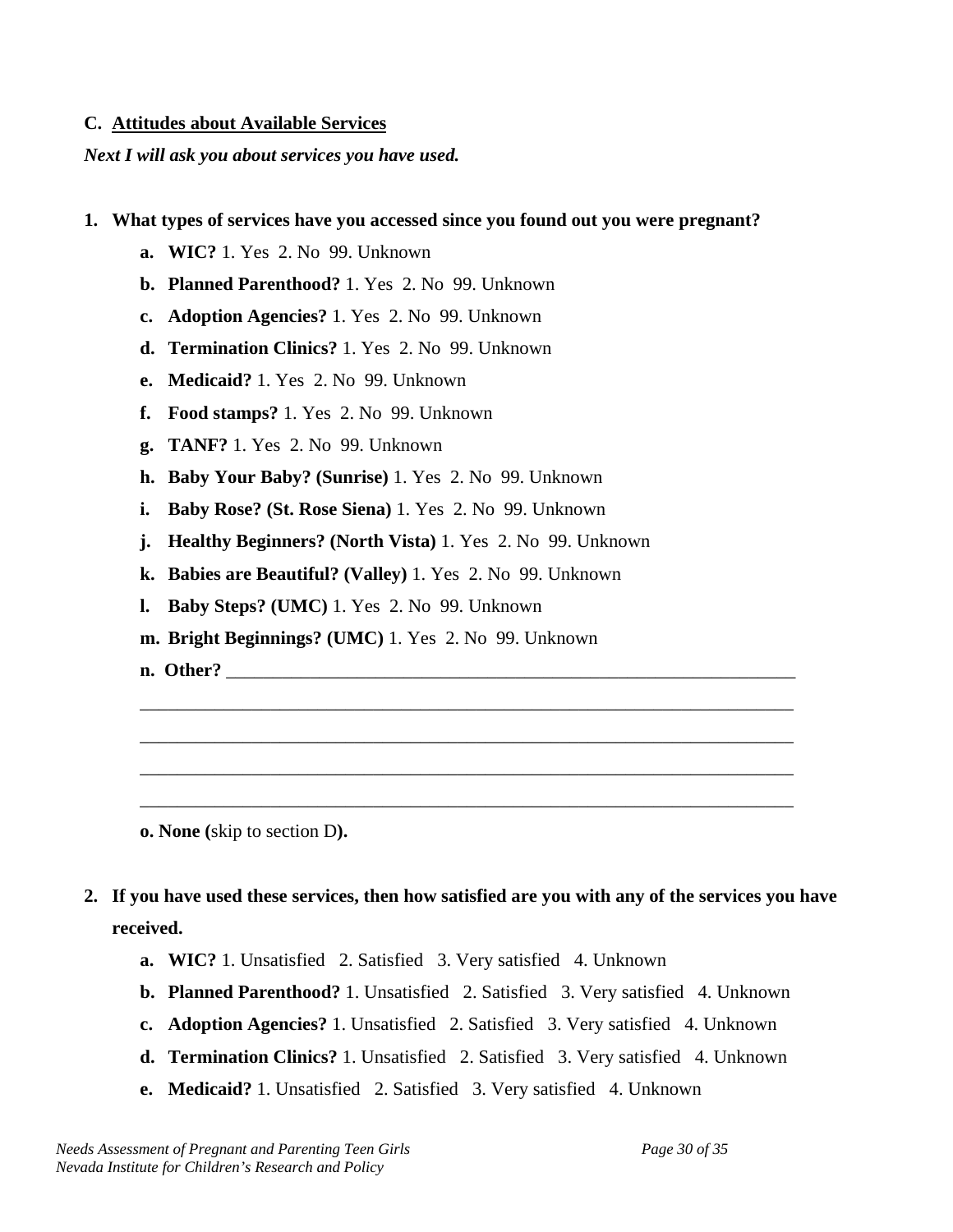- **f. Food stamps?** 1. Unsatisfied 2. Satisfied 3. Very satisfied 4. Unknown
- **g. TANF?** 1. Unsatisfied 2. Satisfied 3. Very satisfied 4. Unknown
- **h. Baby Your Baby? (Sunrise)** 1. Unsatisfied 2. Satisfied 3. Very satisfied 4. Unknown
- **i.** Baby Rose? (St. Rose Siena) 1. Unsatisfied 2. Satisfied 3. Very satisfied 4. Unknown
- **j. Healthy Beginners? (North Vista)** 1. Unsatisfied 2. Satisfied 3. Very satisfied 4. Unknown
- **k. Babies are Beautiful? (Valley)** 1. Unsatisfied 2. Satisfied 3. Very satisfied 4. Unknown
- **l. Baby Steps? (UMC)** 1. Unsatisfied 2. Satisfied 3. Very satisfied 4. Unknown
- **m. Bright Beginnings? (UMC)** 1. Unsatisfied 2. Satisfied 3. Very satisfied 4. Unknown
- **n. Other?** 1. Unsatisfied 2. Satisfied 3. Very satisfied 4. Unknown

#### **3. When you used one of these services, did you feel that it was useful or helpful for you?**

\_\_\_\_\_\_\_\_\_\_\_\_\_\_\_\_\_\_\_\_\_\_\_\_\_\_\_\_\_\_\_\_\_\_\_\_\_\_\_\_\_\_\_\_\_\_\_\_\_\_\_\_\_\_\_\_\_\_\_\_\_\_\_\_\_\_\_\_\_\_

\_\_\_\_\_\_\_\_\_\_\_\_\_\_\_\_\_\_\_\_\_\_\_\_\_\_\_\_\_\_\_\_\_\_\_\_\_\_\_\_\_\_\_\_\_\_\_\_\_\_\_\_\_\_\_\_\_\_\_\_\_\_\_\_\_\_\_\_\_\_

\_\_\_\_\_\_\_\_\_\_\_\_\_\_\_\_\_\_\_\_\_\_\_\_\_\_\_\_\_\_\_\_\_\_\_\_\_\_\_\_\_\_\_\_\_\_\_\_\_\_\_\_\_\_\_\_\_\_\_\_\_\_\_\_\_\_\_\_\_\_

\_\_\_\_\_\_\_\_\_\_\_\_\_\_\_\_\_\_\_\_\_\_\_\_\_\_\_\_\_\_\_\_\_\_\_\_\_\_\_\_\_\_\_\_\_\_\_\_\_\_\_\_\_\_\_\_\_\_\_\_\_\_\_\_\_\_\_\_\_\_

1. Yes 2. No 99. Unknown

#### **a. Which specific services did you find helpful?**

#### **b. Which services did you find to be not useful?**

#### **4. Please rate general staff demeanor on a scale of 1 -5 - 1 being the lowest and 5 being the highest?**

| Friendly      |  |  |  |
|---------------|--|--|--|
| Supportive    |  |  |  |
| Professional  |  |  |  |
| Knowledgeable |  |  |  |
| Helpful       |  |  |  |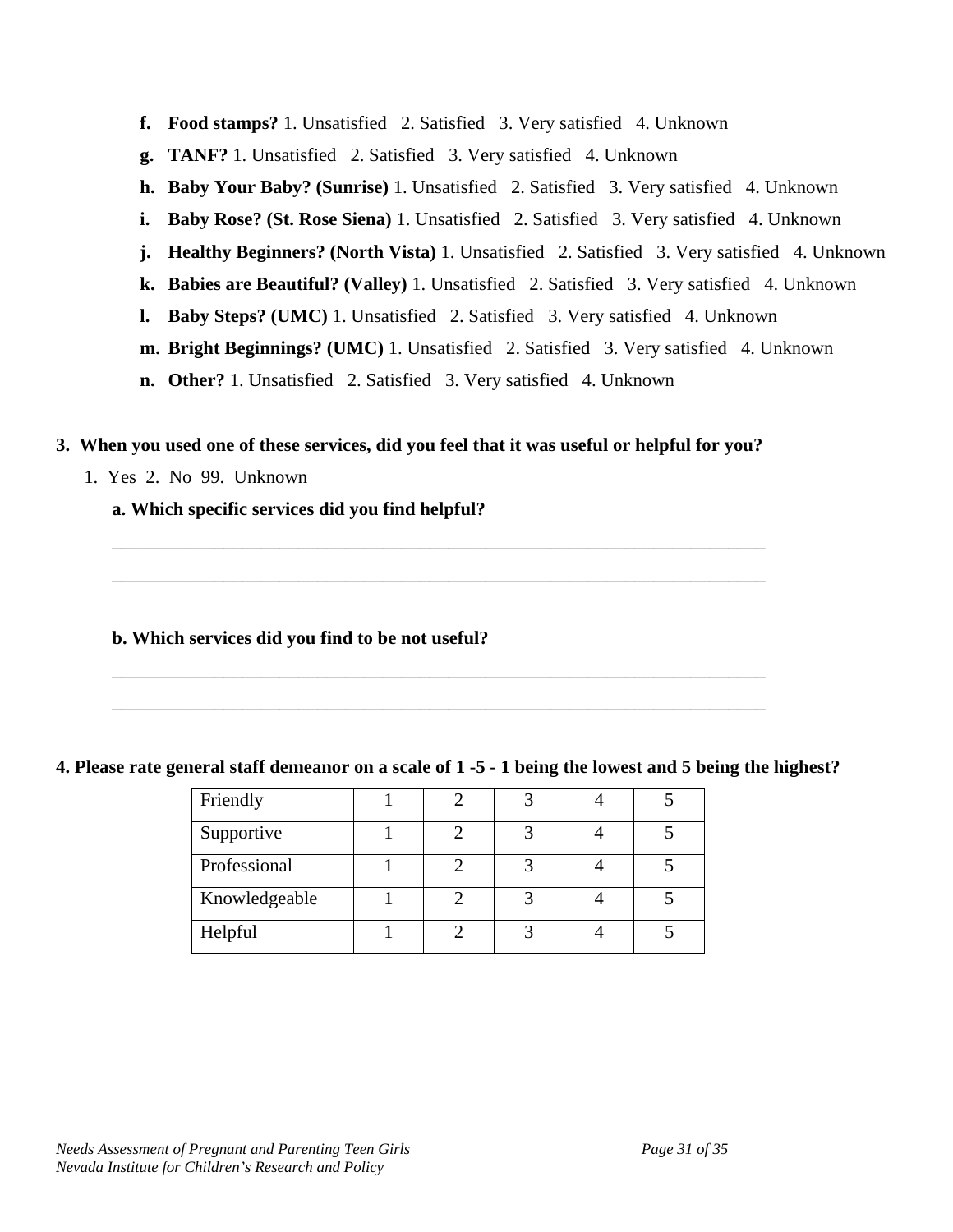# 5. In general, why did you choose the services that you have used?

| Follow Ups – Did some one refer you?, was it all you knew was available?, did you know |  |
|----------------------------------------------------------------------------------------|--|
| someone who worked there?                                                              |  |

| 6. Since you found out you were pregnant, what services have been recommended to you? |
|---------------------------------------------------------------------------------------|
|                                                                                       |
|                                                                                       |
|                                                                                       |
|                                                                                       |
|                                                                                       |
|                                                                                       |
|                                                                                       |
|                                                                                       |
|                                                                                       |
|                                                                                       |
|                                                                                       |
| 7. Which services would you recommend to other pregnant girls?                        |
|                                                                                       |
|                                                                                       |
|                                                                                       |
|                                                                                       |
| Service:                                                                              |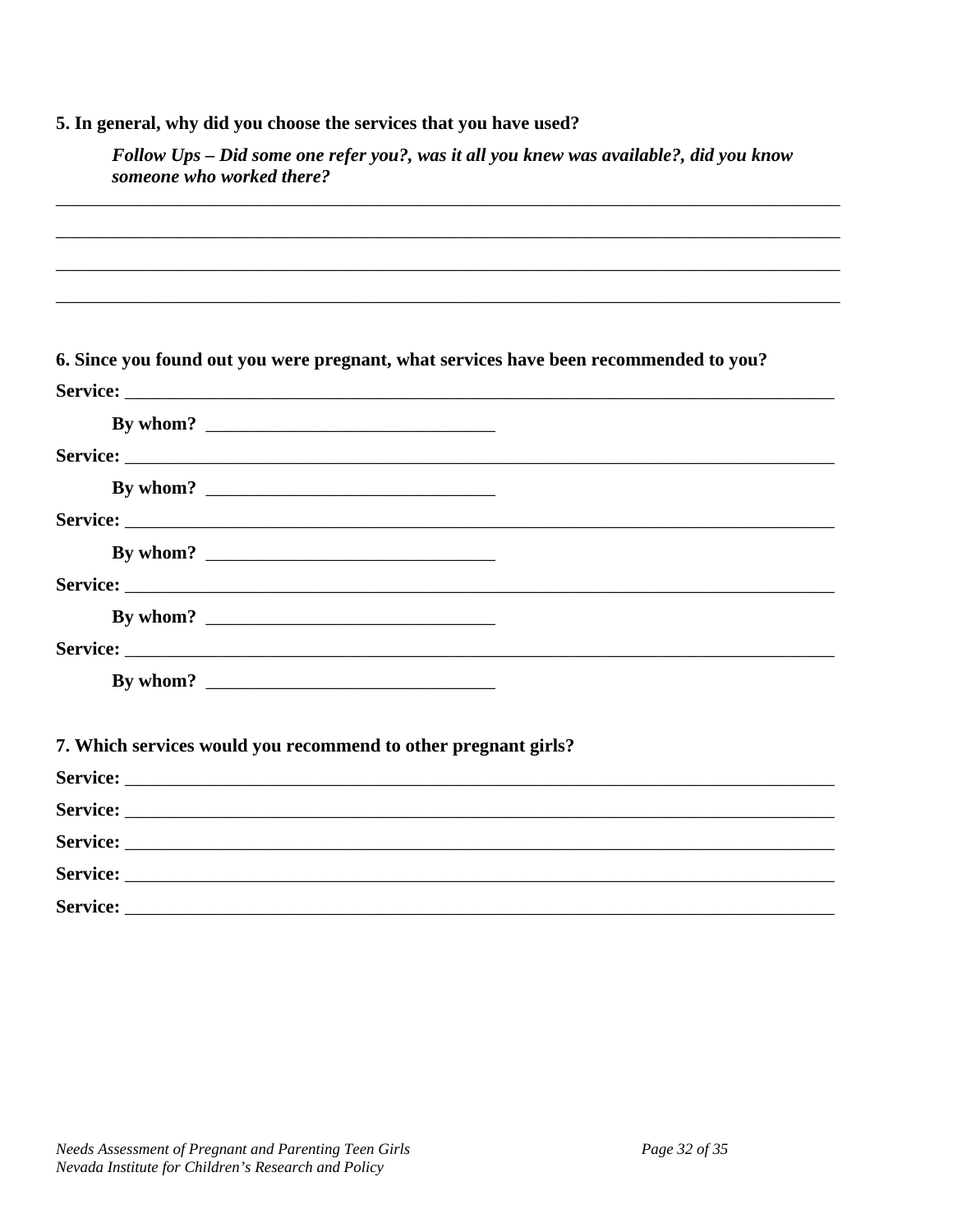**8. What was your general feeling about the services provided?** *(For example were you satisfied,* 

\_\_\_\_\_\_\_\_\_\_\_\_\_\_\_\_\_\_\_\_\_\_\_\_\_\_\_\_\_\_\_\_\_\_\_\_\_\_\_\_\_\_\_\_\_\_\_\_\_\_\_\_\_\_\_\_\_\_\_\_\_\_\_\_\_\_\_\_\_\_\_\_\_\_\_\_\_\_\_\_\_\_\_\_

\_\_\_\_\_\_\_\_\_\_\_\_\_\_\_\_\_\_\_\_\_\_\_\_\_\_\_\_\_\_\_\_\_\_\_\_\_\_\_\_\_\_\_\_\_\_\_\_\_\_\_\_\_\_\_\_\_\_\_\_\_\_\_\_\_\_\_\_\_\_\_\_\_\_\_\_\_\_\_\_\_\_\_\_

\_\_\_\_\_\_\_\_\_\_\_\_\_\_\_\_\_\_\_\_\_\_\_\_\_\_\_\_\_\_\_\_\_\_\_\_\_\_\_\_\_\_\_\_\_\_\_\_\_\_\_\_\_\_\_\_\_\_\_\_\_\_\_\_\_\_\_\_\_\_\_\_\_\_\_\_\_\_\_\_\_\_\_\_

\_\_\_\_\_\_\_\_\_\_\_\_\_\_\_\_\_\_\_\_\_\_\_\_\_\_\_\_\_\_\_\_\_\_\_\_\_\_\_\_\_\_\_\_\_\_\_\_\_\_\_\_\_\_\_\_\_\_\_\_\_\_\_\_\_\_\_\_\_\_\_\_\_\_\_\_\_\_\_\_\_\_\_\_

*unsatisfied, angry, content, no opinion, wish there were more…)* 

**9. Are there services that you feel would be more helpful for you than those you already used or knew about?** 

\_\_\_\_\_\_\_\_\_\_\_\_\_\_\_\_\_\_\_\_\_\_\_\_\_\_\_\_\_\_\_\_\_\_\_\_\_\_\_\_\_\_\_\_\_\_\_\_\_\_\_\_\_\_\_\_\_\_\_\_\_\_\_\_\_\_\_\_\_\_\_\_\_\_\_\_\_\_\_\_\_\_\_\_

\_\_\_\_\_\_\_\_\_\_\_\_\_\_\_\_\_\_\_\_\_\_\_\_\_\_\_\_\_\_\_\_\_\_\_\_\_\_\_\_\_\_\_\_\_\_\_\_\_\_\_\_\_\_\_\_\_\_\_\_\_\_\_\_\_\_\_\_\_\_\_\_\_\_\_\_\_\_\_\_\_\_\_\_

\_\_\_\_\_\_\_\_\_\_\_\_\_\_\_\_\_\_\_\_\_\_\_\_\_\_\_\_\_\_\_\_\_\_\_\_\_\_\_\_\_\_\_\_\_\_\_\_\_\_\_\_\_\_\_\_\_\_\_\_\_\_\_\_\_\_\_\_\_\_\_\_\_\_\_\_\_\_\_\_\_\_\_\_

\_\_\_\_\_\_\_\_\_\_\_\_\_\_\_\_\_\_\_\_\_\_\_\_\_\_\_\_\_\_\_\_\_\_\_\_\_\_\_\_\_\_\_\_\_\_\_\_\_\_\_\_\_\_\_\_\_\_\_\_\_\_\_\_\_\_\_\_\_\_\_\_\_\_\_\_\_\_\_\_\_\_\_\_

#### **D. Obstacles and Recommendations**

*Finally, I will ask you about obstacles, experiences, and recommendations of pregnancy services.* 

**1. What obstacles have you faced in trying to receive social services since you got pregnant? (choose all that apply)** 

| a. | <b>Transportation?</b> 1. Yes 2. No 99. Unknown                |
|----|----------------------------------------------------------------|
| b. | <b>Availability of phone?</b> 1. Yes 2. No 99. Unknown         |
| c. | <b>Availability of computer?</b> 1. Yes 2. No 99. Unknown      |
| d. | <b>Financial problems?</b> 1. Yes 2. No 99. Unknown            |
| e. | <b>Support from Family?</b> 1. Yes 2. No 99. Unknown           |
| f. | <b>Support from father?</b> 1. Yes 2. No 99. Unknown           |
| g. | <b>Support from father's parents?</b> 1. Yes 2. No 99. Unknown |
| h. | Other?                                                         |
|    |                                                                |

\_\_\_\_\_\_\_\_\_\_\_\_\_\_\_\_\_\_\_\_\_\_\_\_\_\_\_\_\_\_\_\_\_\_\_\_\_\_\_\_\_\_\_\_\_\_\_\_\_\_\_\_\_\_\_\_\_\_\_\_\_\_\_\_\_\_\_\_\_\_

\_\_\_\_\_\_\_\_\_\_\_\_\_\_\_\_\_\_\_\_\_\_\_\_\_\_\_\_\_\_\_\_\_\_\_\_\_\_\_\_\_\_\_\_\_\_\_\_\_\_\_\_\_\_\_\_\_\_\_\_\_\_\_\_\_\_\_\_\_\_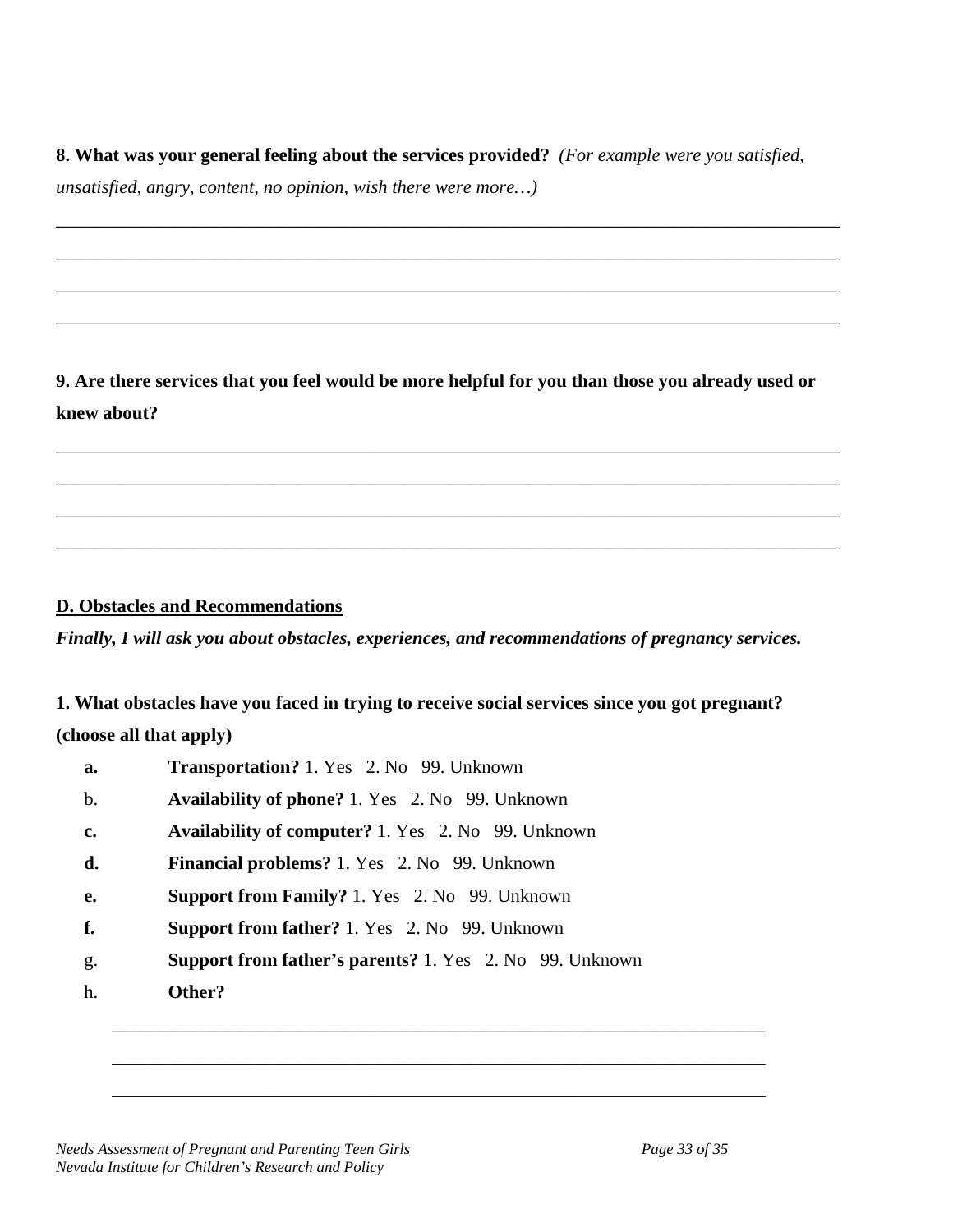#### **2. Have you received referrals from service providers for other services?**

1. Yes 2. No 99. Unknown

a**. If yes, then formally (with brochure, phone number, or appointment made) or informally?** 1. Formally 2. Informally 99. Unknown

#### **3. What kind of experiences have you had accessing services?**

- **a. Were providers helpful?** 1. Yes 2. No 99. Unknown
- **b. Were providers friendly?** 1. Yes 2. No 99. Unknown
- **c. Will you use this service again?** 1. Yes 2. No 99. Unknown
- **d. Would you recommend this service?** 1. Yes 2. No 99. Unknown
- **e. Other?** \_\_\_\_\_\_\_\_\_\_\_\_\_\_\_\_\_\_\_\_\_\_\_\_\_\_\_\_\_\_\_\_\_\_\_\_\_\_\_\_\_\_\_\_\_\_\_\_\_\_\_\_\_\_\_\_\_\_\_\_\_

**4. What are your future plans? Where do you see yourself in five years? Are your plans different now than they were before you got pregnant?** 

\_\_\_\_\_\_\_\_\_\_\_\_\_\_\_\_\_\_\_\_\_\_\_\_\_\_\_\_\_\_\_\_\_\_\_\_\_\_\_\_\_\_\_\_\_\_\_\_\_\_\_\_\_\_\_\_\_\_\_\_\_\_\_\_\_\_\_\_\_\_\_\_\_\_\_\_\_\_\_\_\_\_\_\_

\_\_\_\_\_\_\_\_\_\_\_\_\_\_\_\_\_\_\_\_\_\_\_\_\_\_\_\_\_\_\_\_\_\_\_\_\_\_\_\_\_\_\_\_\_\_\_\_\_\_\_\_\_\_\_\_\_\_\_\_\_\_\_\_\_\_\_\_\_\_\_\_\_\_\_\_\_\_\_\_\_\_\_\_

\_\_\_\_\_\_\_\_\_\_\_\_\_\_\_\_\_\_\_\_\_\_\_\_\_\_\_\_\_\_\_\_\_\_\_\_\_\_\_\_\_\_\_\_\_\_\_\_\_\_\_\_\_\_\_\_\_\_\_\_\_\_\_\_\_\_\_\_\_\_\_\_\_\_\_\_\_\_\_\_\_\_\_\_

\_\_\_\_\_\_\_\_\_\_\_\_\_\_\_\_\_\_\_\_\_\_\_\_\_\_\_\_\_\_\_\_\_\_\_\_\_\_\_\_\_\_\_\_\_\_\_\_\_\_\_\_\_\_\_\_\_\_\_\_\_\_\_\_\_\_\_\_\_\_\_\_\_\_\_\_\_\_\_\_\_\_\_\_

\_\_\_\_\_\_\_\_\_\_\_\_\_\_\_\_\_\_\_\_\_\_\_\_\_\_\_\_\_\_\_\_\_\_\_\_\_\_\_\_\_\_\_\_\_\_\_\_\_\_\_\_\_\_\_\_\_\_\_\_\_\_\_\_\_\_\_\_\_\_\_\_\_\_\_\_\_\_\_\_\_\_\_\_

\_\_\_\_\_\_\_\_\_\_\_\_\_\_\_\_\_\_\_\_\_\_\_\_\_\_\_\_\_\_\_\_\_\_\_\_\_\_\_\_\_\_\_\_\_\_\_\_\_\_\_\_\_\_\_\_\_\_\_\_\_\_\_\_\_\_\_\_\_\_\_\_\_\_\_\_\_\_\_\_\_\_\_\_

\_\_\_\_\_\_\_\_\_\_\_\_\_\_\_\_\_\_\_\_\_\_\_\_\_\_\_\_\_\_\_\_\_\_\_\_\_\_\_\_\_\_\_\_\_\_\_\_\_\_\_\_\_\_\_\_\_\_\_\_\_\_\_\_\_\_\_\_\_\_\_\_\_\_\_\_\_\_\_\_\_\_\_\_

\_\_\_\_\_\_\_\_\_\_\_\_\_\_\_\_\_\_\_\_\_\_\_\_\_\_\_\_\_\_\_\_\_\_\_\_\_\_\_\_\_\_\_\_\_\_\_\_\_\_\_\_\_\_\_\_\_\_\_\_\_\_\_\_\_\_\_\_\_\_\_\_\_\_\_\_\_\_\_\_\_\_\_\_

\_\_\_\_\_\_\_\_\_\_\_\_\_\_\_\_\_\_\_\_\_\_\_\_\_\_\_\_\_\_\_\_\_\_\_\_\_\_\_\_\_\_\_\_\_\_\_\_\_\_\_\_\_\_\_\_\_\_\_\_\_\_\_\_\_\_\_\_\_\_

\_\_\_\_\_\_\_\_\_\_\_\_\_\_\_\_\_\_\_\_\_\_\_\_\_\_\_\_\_\_\_\_\_\_\_\_\_\_\_\_\_\_\_\_\_\_\_\_\_\_\_\_\_\_\_\_\_\_\_\_\_\_\_\_\_\_\_\_\_\_

\_\_\_\_\_\_\_\_\_\_\_\_\_\_\_\_\_\_\_\_\_\_\_\_\_\_\_\_\_\_\_\_\_\_\_\_\_\_\_\_\_\_\_\_\_\_\_\_\_\_\_\_\_\_\_\_\_\_\_\_\_\_\_\_\_\_\_\_\_\_

\_\_\_\_\_\_\_\_\_\_\_\_\_\_\_\_\_\_\_\_\_\_\_\_\_\_\_\_\_\_\_\_\_\_\_\_\_\_\_\_\_\_\_\_\_\_\_\_\_\_\_\_\_\_\_\_\_\_\_\_\_\_\_\_\_\_\_\_\_\_